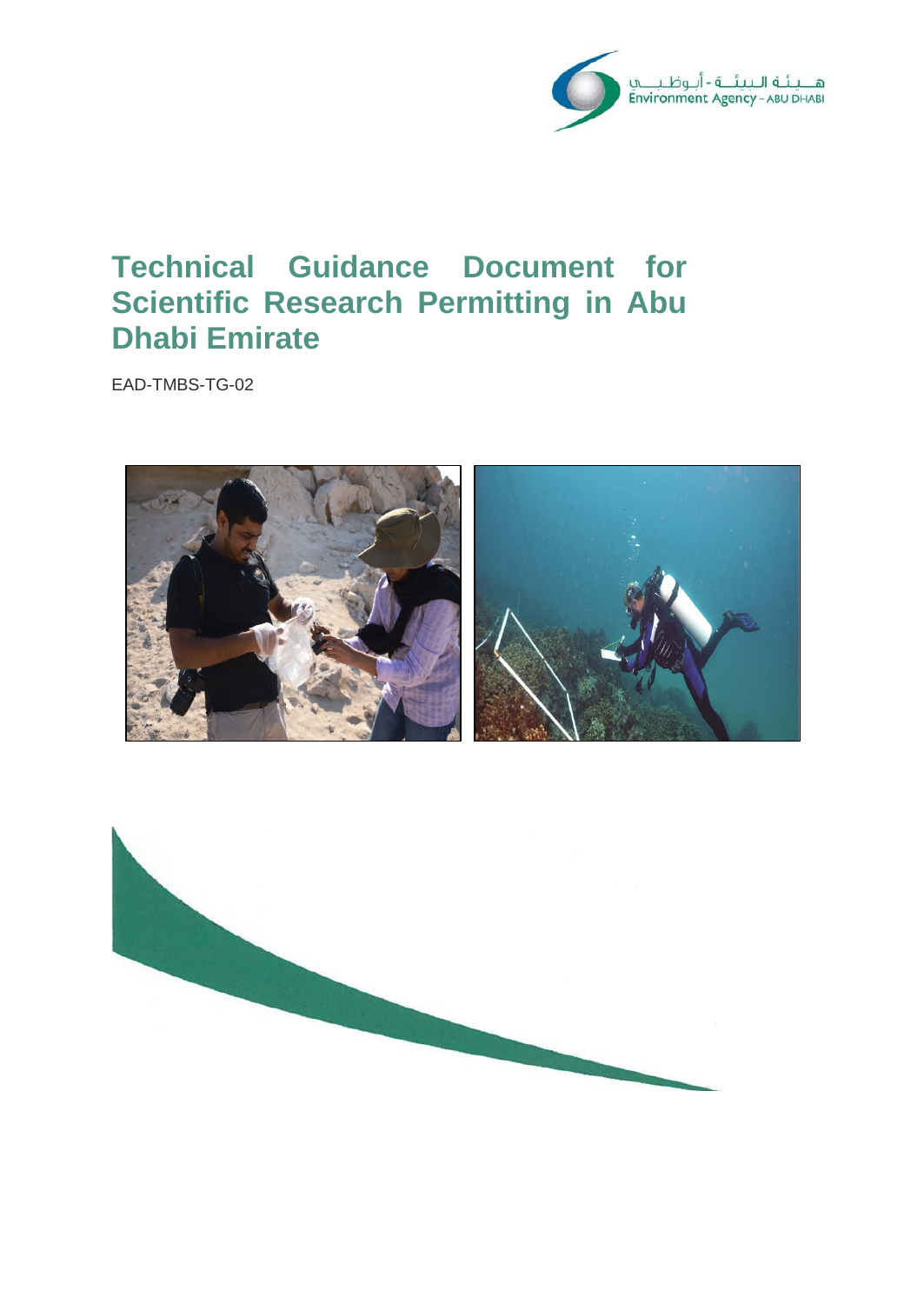

## **Purpose of This Guidance Document**

The Environment Agency–Abu Dhabi (EAD), as the Competent Authority for environmental permitting in the environmental field in Abu Dhabi Emirate, details in this guideline the approval procedure and requirements for scientific research on the environment and biodiversity in Abu Dhabi Emirate.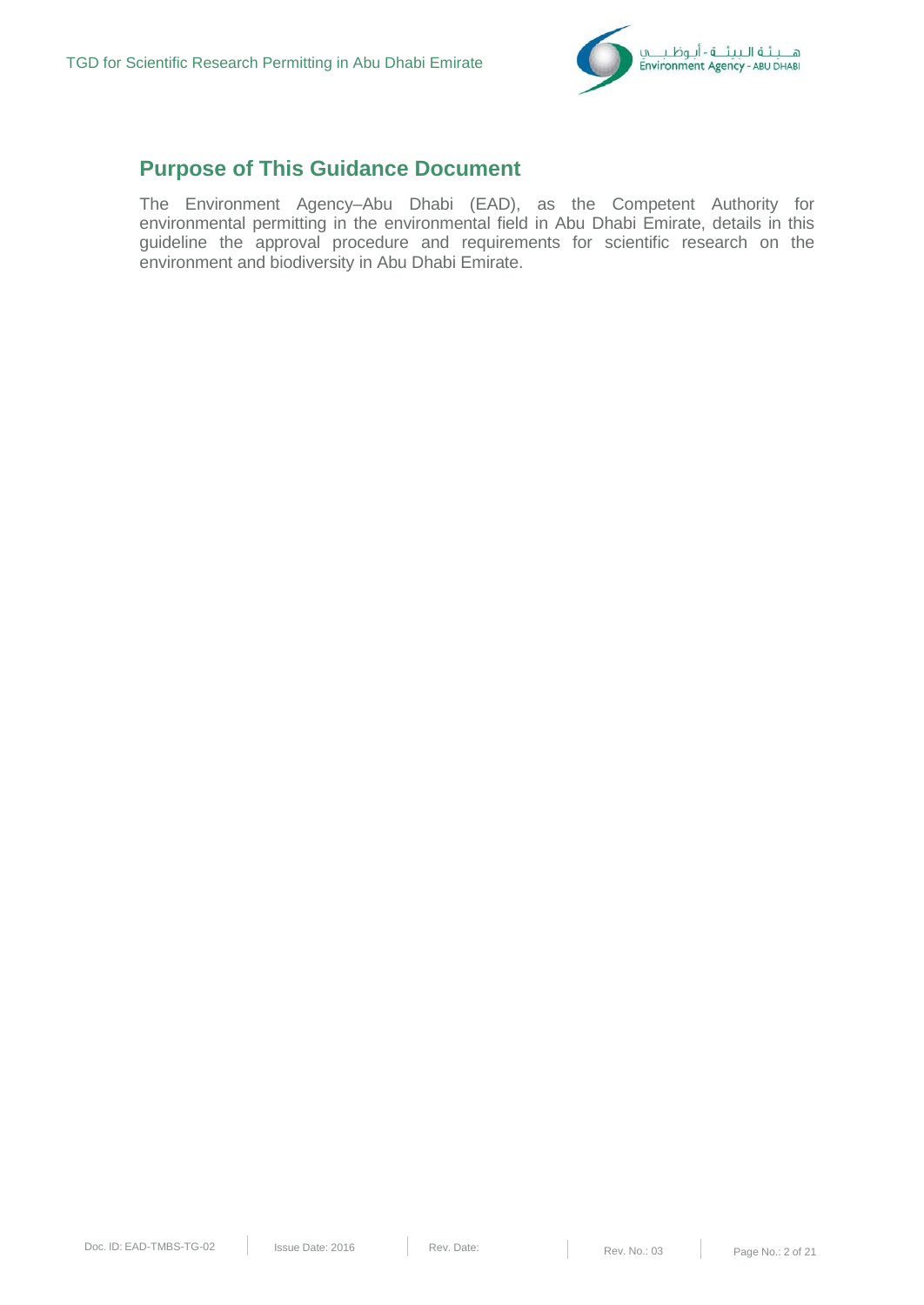

## **TABLE OF CONTENTS**

| APPENDIX A: Application Form for Scientific Research Projects22        |  |
|------------------------------------------------------------------------|--|
| APPENDIX B: Regulations & Instructions for Users of Protected Areas 40 |  |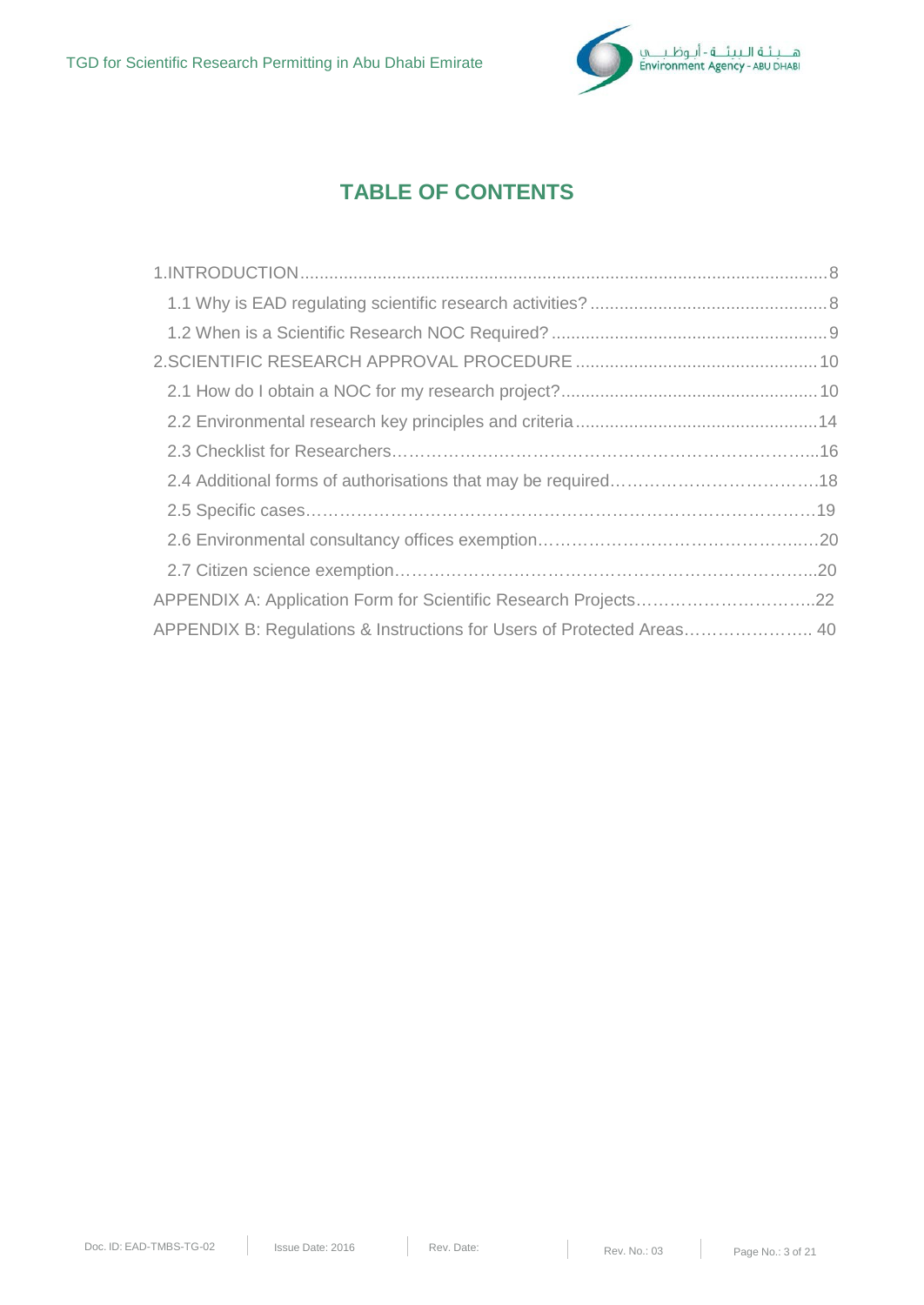

## **List of Abbreviations**

| <b>CBD</b>   | The Convention on Biological Diversity                                                 |
|--------------|----------------------------------------------------------------------------------------|
| <b>CITES</b> | The Convention on International Trade in Endangered Species of Wild<br>Fauna and Flora |
| EAD          | Environment Agency Abu Dhabi                                                           |
| EIA          | <b>Environmental Impact Assessment</b>                                                 |
| <b>MOCCE</b> | Ministry of Climate Change and Environment of the United Arab Emirates                 |
| <b>NOC</b>   | No Objection Certificate                                                               |
| <b>PER</b>   | <b>Preliminary Environmental Review</b>                                                |
| <b>SEA</b>   | <b>Strategic Environmental Assessment</b>                                              |
| ToR          | <b>Terms of Reference</b>                                                              |
| <b>UAE</b>   | <b>United Arab Emirates</b>                                                            |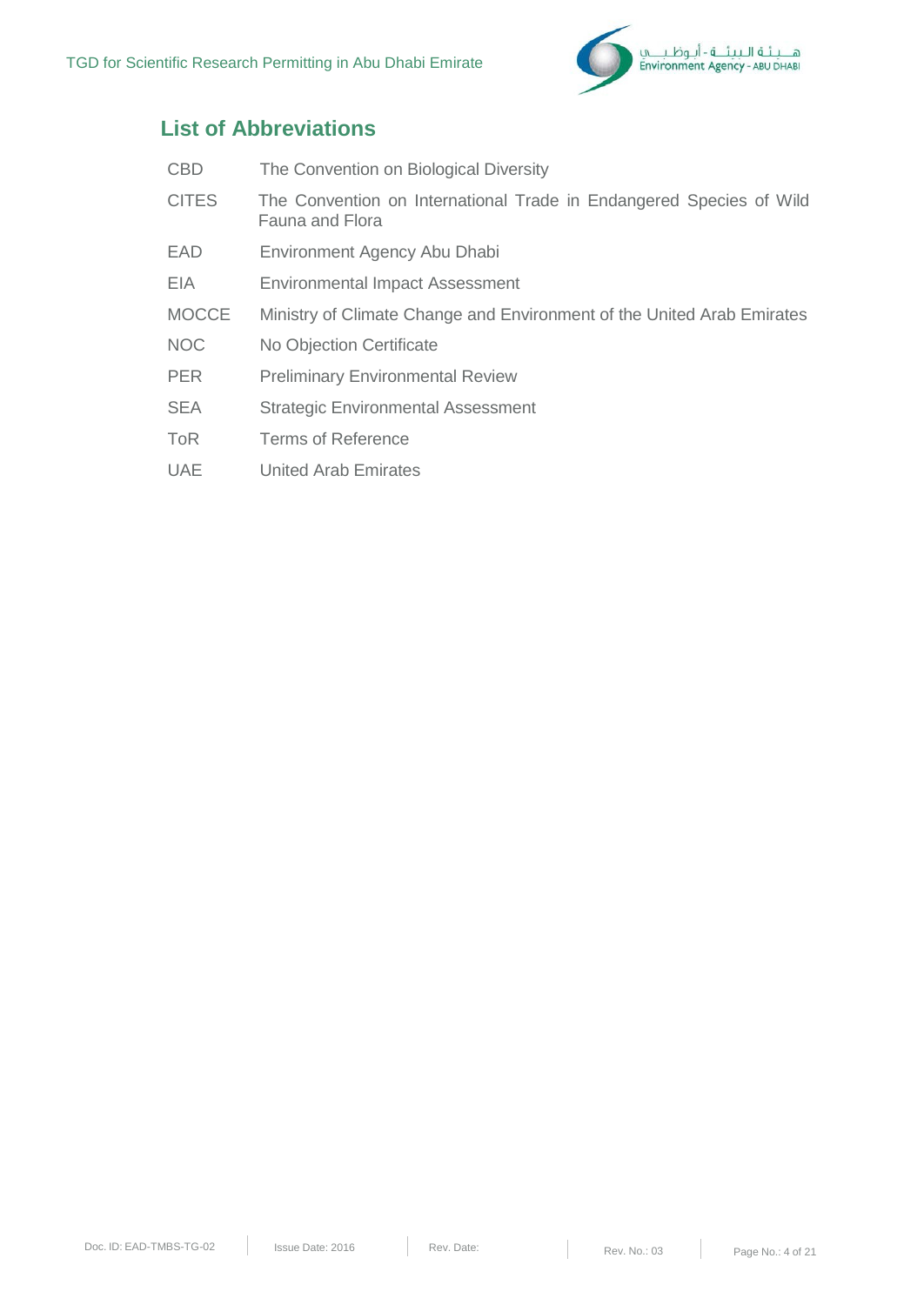

### **Definitions of Terms**

**Access:** Permission, liberty, or ability to enter, approach, or pass to and from a place or to approach or communicate with a person or thing.

**Applicant/Researcher:** Any institution, business, agency, group, department or person wishing to apply for and carry out research activities on Abu Dhabi's environment, which may or may not include the collection of biological specimens.

**Appropriate Behaviour:** Behaviour of any individual that is characterized by respect for the sociocultural and ecological fabric of a location.

**Area of Probable Impact:** The extent of a physical area occupied by an environmental component that is likely to be impacted by at least one of the phases of the proposed project. The boundary of the area of probable impact is determined by measurements, previous studies, models, or best professional judgment and may vary by environmental component.

**Benefit:** To add positive value.

**Biodiversity:** The variability among living organisms from all sources, including, 'inter alia', terrestrial, marine, and other aquatic ecosystems, and the ecological complexes of which they are part: this includes diversity within species, between species and of ecosystems.<sup>[1](#page-4-0)</sup>

**Scientific Research:** In the context of this TGD, refers to scientific investigations involving the physical environment (water, soil, air) and/or live or dead wild organisms or their habitats.

**Bioprospecting:** The exploration of biodiversity for commercially valuable genetic and biochemical resources<sup>[2](#page-4-1)</sup>. For example, searching for plant and animal species from which medicinal drugs and other commercially valuable compounds can be obtained.

**Carbon Footprint:** A cumulative measure of the impact a product, service, activity, company, individual or other entity has on the environment, in terms of the amount of greenhouse gases produced, and measured in units of carbon dioxide. These impacts usually result from energy consumption, pollution, and other sources.

**Carrying capacity:** The maximum number of people, or individuals of a particular species, that a given area of the environment can sustain without causing environmental, economic or socio-cultural stress or damage. Regarding field research and specimen collection or manipulation, carrying capacity is defined as the amount of visitors and amounts of specimens that can be collected from an area, a colony, without leading to a change in ecological character or an impact on local habitats or populations. The focus is on determining the level of use beyond which impacts exceed acceptable levels specified by evaluative standards.Carrying capacity includes both descriptive components (e.g., management parameters like the type and extent of use-related impacts) and evaluative components (e.g., value judgments about the acceptability of different levels of impacts).

**Change in ecological character:** The human-induced adverse alteration of any ecosystem component, process, and/or ecosystem benefit/service.

<span id="page-4-1"></span><span id="page-4-0"></span><sup>&</sup>lt;sup>1</sup> The Convention on Biological Diversity, Convention Text, Article 2

<sup>&</sup>lt;sup>2</sup> The Convention on Biological Diversity, Information Paper 7, 5<sup>th</sup> Meeting of the Conference of the Parties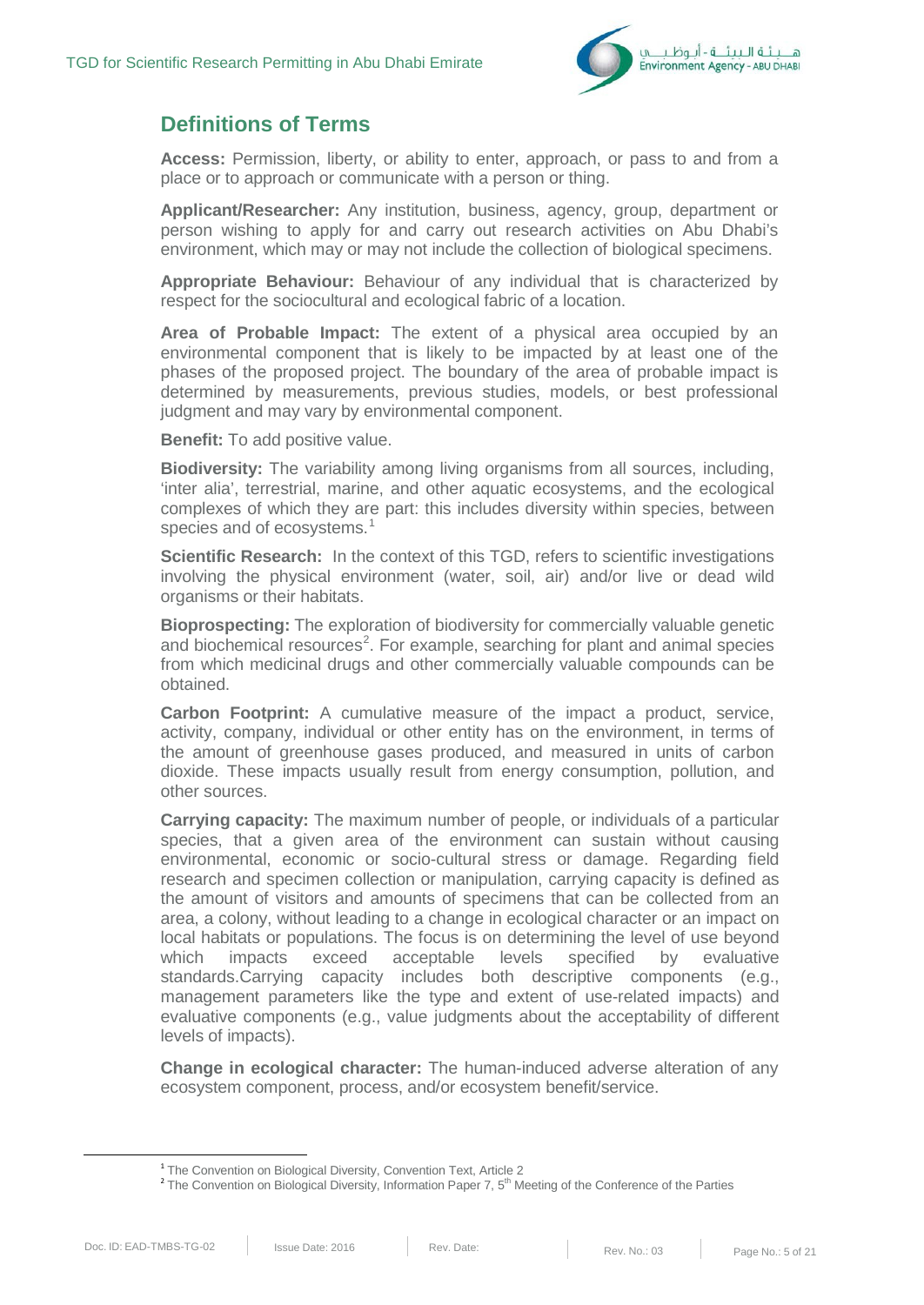

**Code of Conduct:** Guidelines advising a user or a visitor on how to behave in an environmentally responsible manner. Recommended practices based on a system of self-regulation intended to promote environmentally and/or socio-culturally sustainable behaviour.

**Collection:** Gathering of any part of a living or dead wild organism.

**Competent Authority:** Environment Agency – Abu Dhabi.

**Compliance:** Fulfilment by a business, community, institution or individual of its obligations under an agreement.

**Conservation:** The management of human use of organisms or ecosystems to ensure that such use is sustainable.

**Cultural Heritage:** The ways of living developed by a community and passed on from generation to generation, including customs, practices, places, objects, artistic expressions and values. Cultural heritage encompasses material culture, in the form of objects, structures, sites, landscapes and natural environment shaped by cultural practices and traditions over time, as well as living (or expressive) culture as evidenced in forms such as music, crafts, performing arts, literature, oral tradition and language. The emphasis is on cultural continuity from the past, through the present and into the future, with the recognition that culture is organic and evolving.<sup>[3](#page-5-0)</sup>

**EAD:** Environment Agency – Abu Dhabi.

**Ethical:** In the context of biodiversity research, ethical refers to any practice that complies with fundamental moral principles when designing, implementing and reporting on an activity. It implies protection and avoidance of harm and distress to any living being or to its environment. Ethics in research also implies honesty, accuracy and objectivity in the interpretation of information or data.

**Environmental Impact:** Positive or negative impact that occurs to an environmental component as a result of the proposed project. This impact can be directly or indirectly caused by the project's different phases (i.e., construction and operation).

**Impact:** The long-term environmental/biophysical, social, financial, and market-based changes that occur as a result of the maintained behavioural changes from the research program.

**Licensed:** An individual, business or organization that has been granted legal permission to do something. The license confers a right which the person or organization did not previously possess and represents a legal agreement which may contain restrictions as to how the license is employed.

**Manipulation:** In the context of Biodiversity Research, refers to the action of coming into direct contact with biodiversity and handling an organism for research purposes. Manipulation includes marking, capturing, tagging, chasing or any other action involving direct contact with an organism or an interference with its behaviour

**Minimize:** To reduce; to keep to a minimum.

**Mitigation:** Mitigating ecological impacts refers to actions that minimize or reduce project impacts.

**Native Species:** Plants, animals, or other living organisms that are found as part of local natural ecosystems.

<span id="page-5-0"></span><sup>&</sup>lt;sup>3</sup> Global Sustainable Tourism Council[, http://www.gstcouncil.org/en/resource-center/glossary.html](http://www.gstcouncil.org/en/resource-center/glossary.html)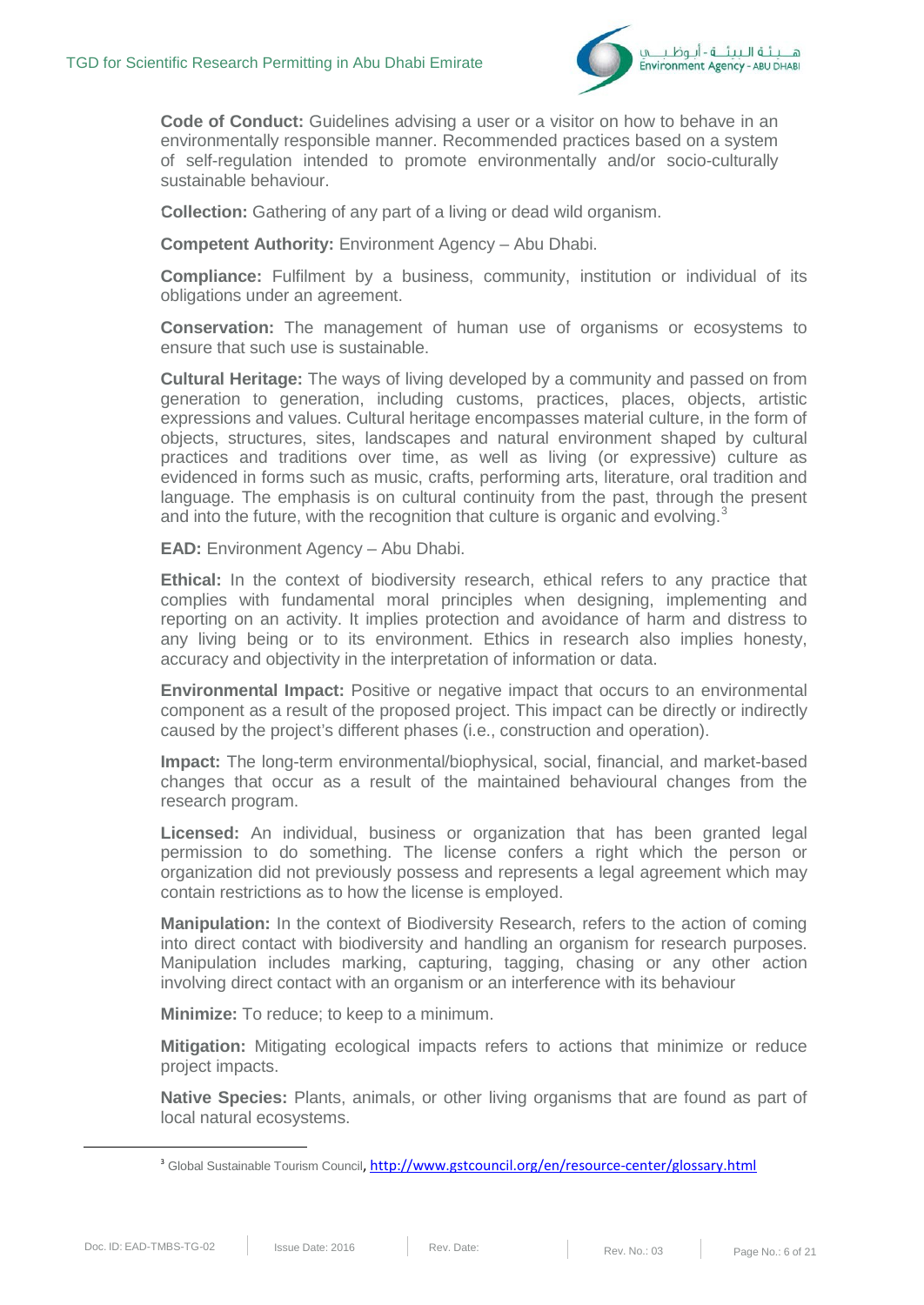

**NOC:** An official document issued by EAD to the applicant and representing a legal authorization to conduct the specified activity under specific conditions and in compliance with all applicable laws and regulations.

**Protected Areas:** A legally established land or water area under either public or private ownership that is regulated and managed to achieve specific conservation objectives.

**Researcher:** Investigator, scientist, student, fieldworker or experimenter trained and certified in scientific research in a specified discipline.

**Solid Waste**: Rubbish, debris, garbage, and other discarded solid materials resulting from the project that are not classified as hazardous waste.

**Specimen**: An individual animal, plant, invertebrate or other organism used as an example of its species or type for scientific study or display.

**Sustainable Use**: The use of components of biological diversity in a way and at a rate that does not lead to the long-term decline of biological diversity, thereby maintaining its potential to meet the needs and aspirations of present and future generations.<sup>[4](#page-6-0)</sup>

**Wild organism:** Any mammal, plant, bird, fish, invertebrate, reptile, amphibian, mollusk, or crustacean found naturally in a wild state, whether indigenous to Abu Dhabi or not, and living or growing in the natural environment; not domesticated or cultivated.

<span id="page-6-0"></span> <sup>4</sup> The Convention on Biological Diversity, Convention Text, Article 2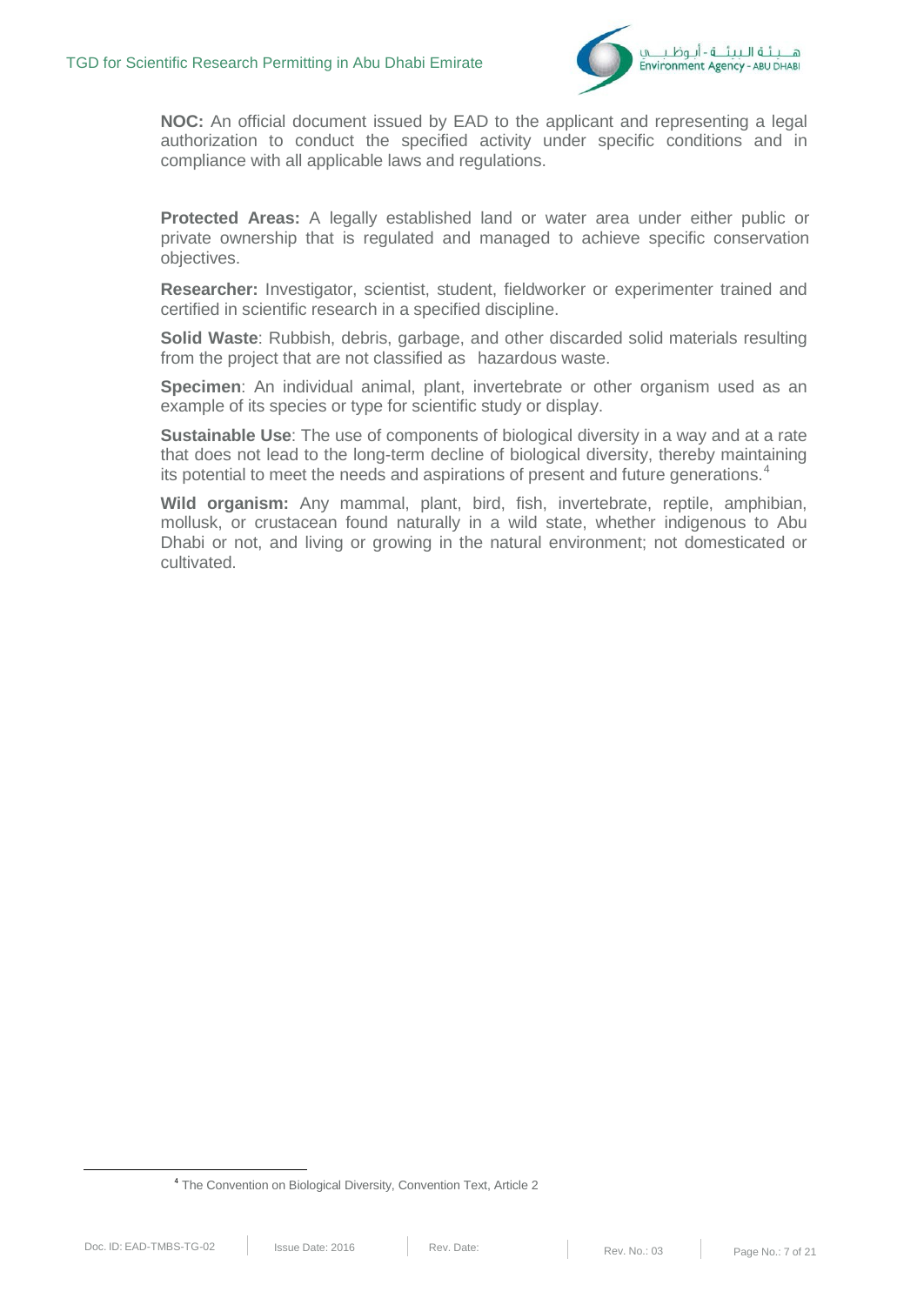

## **1. INTRODUCTION**

All forms of scientific research projects on the physical and biological environment in Abu Dhabi emirate must obtain an NOC from the Environment Agency - Abu Dhabi (EAD) through completing and submitting an application form [available on EAD's](https://www.ead.ae/Pages/our-services/researchers.aspx)  [website.](https://www.ead.ae/Pages/our-services/researchers.aspx) All applications for a Scientific Research NOC will be reviewed on a case by case basis, following the review and assessment of a Scientific Research Project Application (Appendix A).

This requirement is pursuant to federal and local legislation<sup>[5](#page-7-0)</sup> and consistent with the provisions of the international Convention of Biological Diversity and its Nagoya protocol<sup>[6](#page-7-1)</sup>. The Scientific Research NOC constitutes a form of pre-informed consent for allowing access to biological resources, according to the mutually agreed terms stated in the specific and general conditions of the NOC.

### **1.1 Why is EAD regulating scientific research activities?**

Research on the environment and biodiversity is beneficial for the conservation and sustainable development of Abu Dhabi emirate. The requirement for a scientific research NOC is not intended to create obstruction to scientific research, but rather to ensure it takes into account national and international legislation in effect in the UAE. Scientific research contributes to increasing the knowledge of Abu Dhabi's ecosystems, species and natural resources and the information contributes to developing an environmental database and an inventory of biodiversity for the emirate.

EAD seeks to encourage collaborative scientific research while ensuring that the research and sampling activity is ethical, valid, and has no or minimal impact on the environment. The purpose of requiring that scientific research projects obtain an NOC from EAD, the competent authority for all environment related issues in the emirate of Abu Dhabi, is to provide a formal approval for scientific research activities conducted on the Emirate's environment and biodiversity. EAD's objective is to ensure that research activities are carried out without adversely affecting natural habitats and wildlife and with particular consideration for sensitive environments, critical natural habitats and globally or locally threatened species.

Permitting scientific research supports EAD in monitoring and managing the effects of activities in and outside of protected areas, balancing specimen collection demands of users, ensuring an ethical and precautionary standard for wildlife collection and manipulation, and an equitable access to genetic resources. It also assists the researcher by providing a formal approval for their field activities, helps in obtaining federal level authorisations when required, and helps identify collaboration opportunities with local and federal environmental agencies.

<span id="page-7-0"></span> <sup>5</sup> Federal Laws No.23 and No. 24 of 1999 require that research centres, scientific institutions, universities and other specialized parties shall coordinate with the authorities to study biodiversity without leading to its depletion and protect the moral, social and economic rights of the State. Any manipulation or collection of wild fauna and flora in the UAE must receive approval from the competent authorities. Abu Dhabi Emirate Law 16 of 2005 sets out EAD's mandate as the Competent Environmental Authority in Abu Dhabi Emirate mandated with implementing all Federal and Local environmental laws and with managing research, studies and programmes relating to environmental and wildlife affairs.

<span id="page-7-1"></span><sup>6</sup> The UAE signed and ratified the Convention on Biological Diversity in 2000 and acceded to its Nagoya Protocol in 2014. The CBD places the exploitation of biological resources and the responsibility of protecting them under the sovereign right of the country.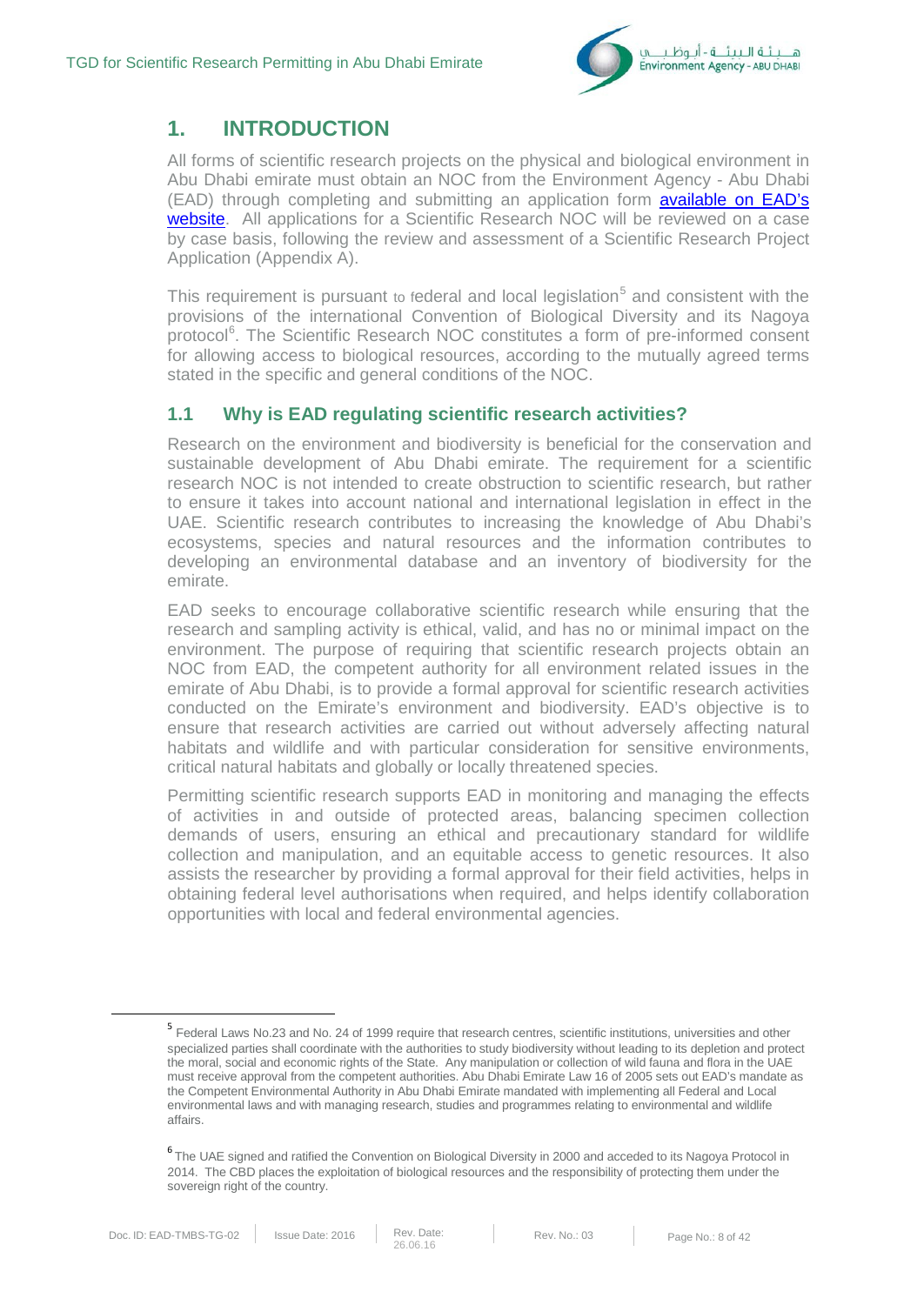

### **1.2 When is a Scientific Research NOC required?**

Any institution, business, group or individual conducting research on the environment, including research on air, soil, water, wild organisms or their habitats by surveying, collecting and/or handling living or dead wild animal or plant specimens in Abu Dhabi Emirate for scientific research purposes must apply for a Scientific Research NOC from the Environment Agency – Abu Dhabi.

This requirement applies to all forms of wild organisms (plants, mammals, birds, reptiles, amphibians, fishes, and invertebrates) and at any life cycle stage (eggs, larvae, juveniles or adults).

This requirement does not apply to:

- Incidental live or dead wildlife sighting and recording (citizen science or voluntary reporting);
- Citizen science wildlife observation & recreation activities;
- Biological samples collected from domesticated animals or private captive wild animal collections for veterinary purposes;
- Samples collected for environmental baseline surveys, scientific research or monitoring required as part of an Environmental Impact Assessment (EIA) or other environmental studies for development permitting, as required by EAD's Standard Operating Procedure (SOP) for Permitting of Development and Infrastructure Projects in Abu Dhabi.[7](#page-8-0)
- Fish or invertebrate samples collected from fish or invertebrates farmed in private aquaculture facilities; and
- Incidental and/or non-invasive hobbyist $<sup>8</sup>$  $<sup>8</sup>$  $<sup>8</sup>$  or citizen science activities (e.g. bird</sup> watching; wildlife observation, etc.).

Separate and additional authorizations are required for:

- Any activity or research project that requires import or export of live animals (requires [health certificates from the MOCCE\);](http://www.moew.gov.ae/en/our-services/animal-wealth/certificates/animal-health-certificate-for-export-re-export-of-live-animals.aspx)
- Any research activity on wildlife and biodiversity that is carried out for the purpose of bioprospecting (MOCCE authorization); and
- Seeds or other plant material collected for establishment of nurseries and/or for commercial or non-commercial propagation (nurseries, gene banks and farms). This requires authorization from the Ministry of Climate Change and Environment (MOCCE)<sup>[9](#page-8-2)</sup>.

<span id="page-8-0"></span> <sup>7</sup> EAD-EQ-PCE-SOP-02 available on [https://www.ead.ae/Documents/Business%20and%20Industry/EAD-EQ-PCE-](https://www.ead.ae/Documents/Business%20and%20Industry/EAD-EQ-PCE-SOP-02.pdf)[SOP-02.pdf](https://www.ead.ae/Documents/Business%20and%20Industry/EAD-EQ-PCE-SOP-02.pdf)

<span id="page-8-1"></span><sup>&</sup>lt;sup>8</sup> Abu Dhabi's biodiversity is rare and species are often living at the threshold of their tolerance. Many populations are still not fully studied or assessed. Therefore, collection of native wildlife (plant, animal, invertebrates) by hobbyists should take into consideration that many species may be rare or threatened, and should contact EAD to request further information on the species. If you are a hobbyist wishing to collect living specimens of plants and animals in Abu Dhabi, please write to [customerservice@ead.ae](mailto:customerservice@ead.ae) specifying the details of your activity.

<span id="page-8-2"></span><sup>9</sup> Pursuant to Federal Law 38 of the year 1992 Regarding the establishment of Nurseries and regulating of producing, importing and circulation of seedlings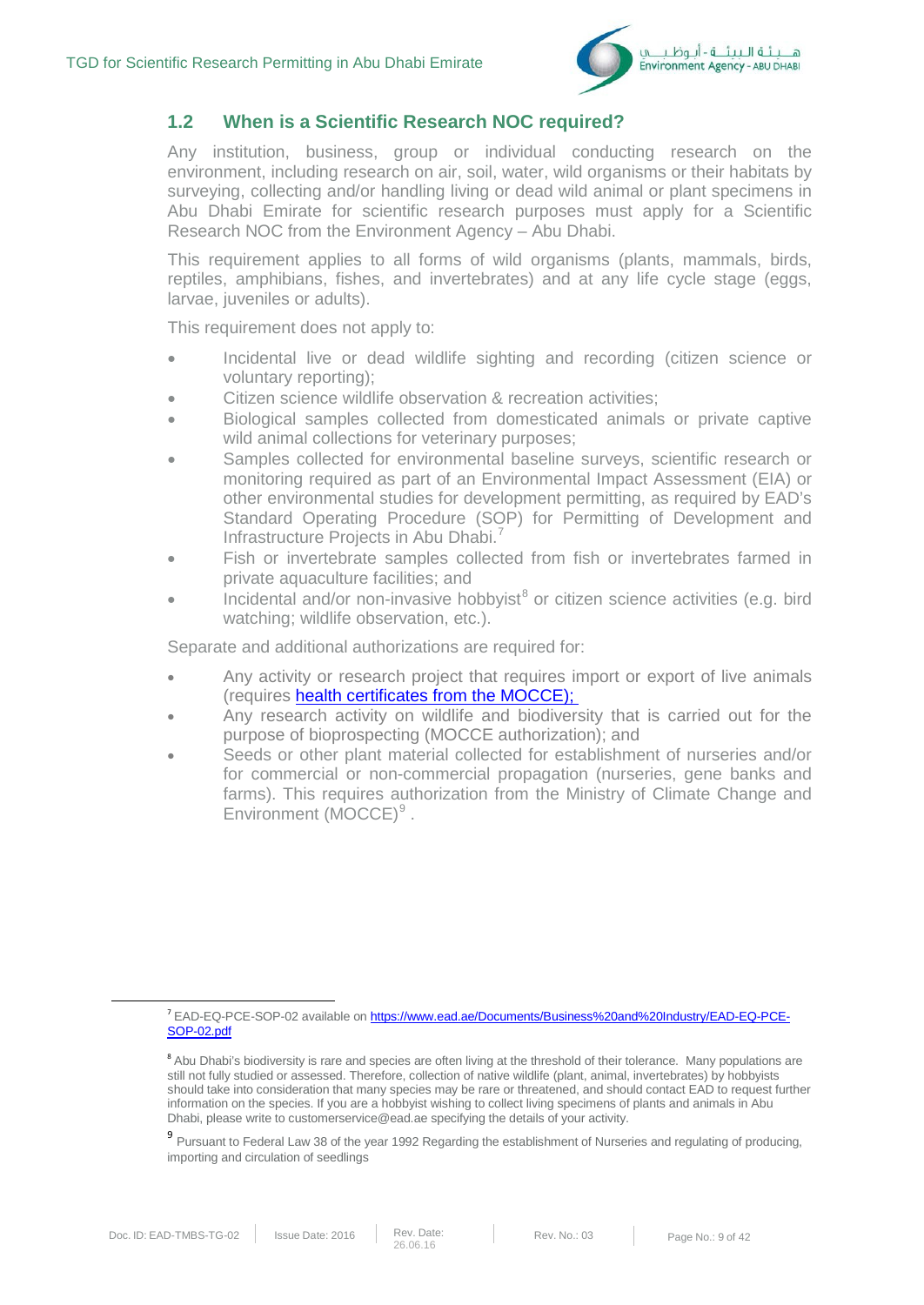

## **2. SCIENTIFIC RESEARCH APPROVAL PROCEDURE**

This section describes the requirements and procedures for obtaining a Scientific Research NOC from EAD.

### **2.1 How do I obtain a NOC for my research project?**

To apply for and obtain a NOC to conduct research on the environment and biodiversity in Abu Dhabi, a scientific research project application form must be downloaded from the **EAD website**, completed and submitted to EAD and sent to [customerservice@ead.ae](mailto:customerservice@ead.ae) ) along with all the required valid documentation.

Figure 1 outlines the steps for obtaining an NOC for Scientific Research:

#### Figure 1: Steps for obtaining a Scientific Research NOC from EAD

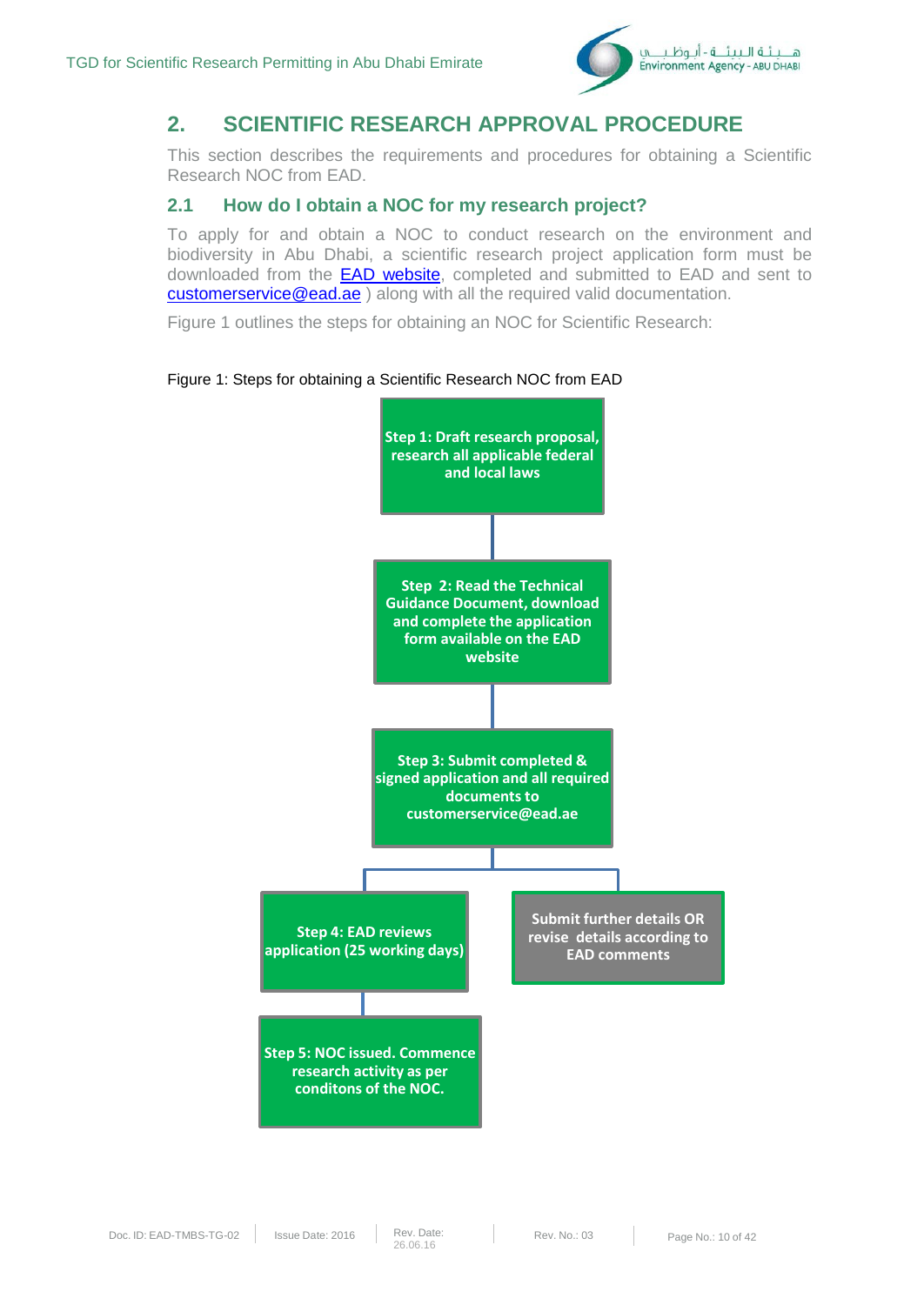

Table 1 outlines in detail the requirements for obtaining a Scientific Research NOC.

#### Table 1: Requirements for Obtaining a Scientific Research NOC.

**Requirements for Obtaining a Scientific Research NOC**

**Phase 1: Draft Research Proposal and Determine Research Plan**

- > Draft a research proposal or project proposal.
- $\triangleright$  Select and identify the access conditions in the proposed sampling area.
- $\triangleright$  It is the responsibility of the Applicant to obtain permission from land owners (if sampling in restricted or private land other than EAD nature reserves).
- $\triangleright$  Determine method and scale of sampling.
- $\triangleright$  Determine approximate number of visits to the area and prepare a detailed geo-referenced sampling plan and timeframe.

### **Phase 2: Scientific Research Project Application**

- $\triangleright$  Complete and submit a Scientific Research Project Application (Appendix A) available on<https://www.ead.ae/Pages/our-services/researchers.aspx>
- $\triangleright$  In the case of Environmental Consultancy Offices registered with EAD, the ToR of the required environmental study serves as the application and shall be submitted under the usual development permitting procedures. The ToR must provide all the details relating to sampling purpose, species, methodology, season and location.
- $\triangleright$  Attach all required documents to the application, including evidence of permissions if the proposal includes access to a restricted/private area of land or sea.

### **Phase 3: Processing of the Application by EAD**

 $\triangleright$  EAD will process complete applications within 25 working days and contact you if additional information is required. A meeting may be requested after the application is submitted.

*Meetings with EAD do not constitute approval for the activity and are simply for providing guidance. EAD issues its decision in writing only, after receiving and assessing a complete Scientific Research Project Application.*

- $\triangleright$  A NOC with general and specific conditions will be issued for a maximum of one year or the specified length of the project.
- $\triangleright$  The research to be carried out is limited to the objectives stated in the application.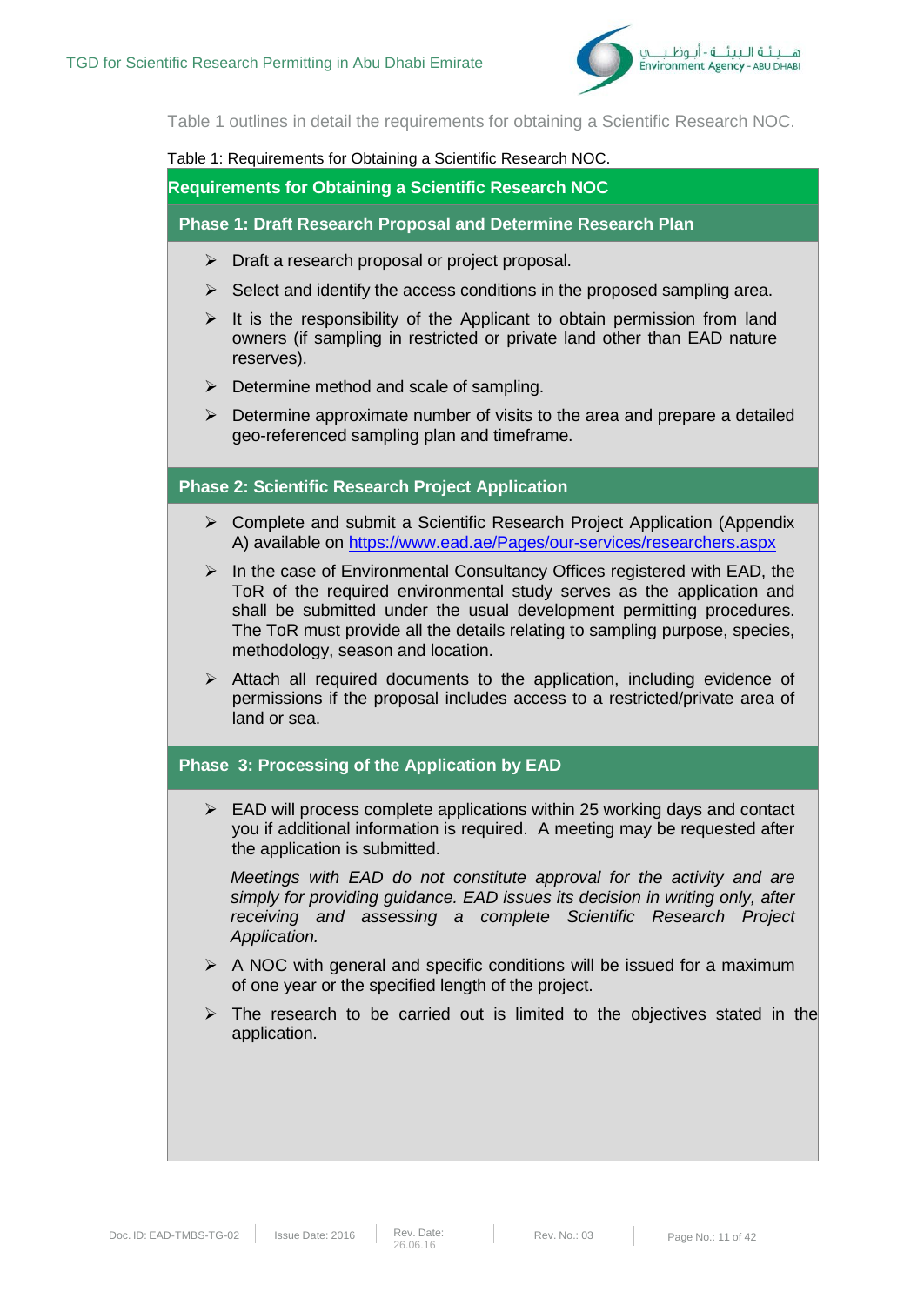

### **Phase 4: Renewing or Modifying a Scientific Research NOC**

- $\triangleright$  If the sampling plan and sampling area change during the course of the project, the applicant must inform EAD in writing by providing a detailed description of the changes. EAD will then either cancel the existing NOC and require a new application (for significant changes to the project) or acknowledge receipt of the information and allow the project to proceed with the same NOC.
- $\triangleright$  After one year the applicant may renew the NOC by submitting a written request for renewal to [customerservice@ead.ae.](mailto:customerservice@ead.ae) The applicant will be required to submit a progress report detailing the progress of the project and describing future plans or any changes to the plan from the initial application. If the project has been modified, then the applicant must provide the details of these modifications. The applicant may renew the NOC from two months prior to the expiry of the existing NOC.
- $\triangleright$  EAD may request that EAD staff members join the field research team.
- $\triangleright$  Applicants carrying out field activities in marine or terrestrial protected areas may be escorted and accompanied by EAD rangers throughout their sampling activities.
- $\triangleright$  EAD (or CICPA staff in marine and coastal areas) will verify compliance with all applicable laws and regulations and with the conditions of the NOC, including the submission of progress reports and a final report outlining the research findings. [10](#page-11-0)

Once the application form is completed and submitted by the applicant it can be submitted to EAD through emailing **[customerservice@ead.ae](mailto:customerservice@ead.ae)** with a completed application form. EAD will issue its decision within 25 working days of receiving a complete application. The approval will be valid for the duration of the research project or up to a maximum of one year, and can be renewed upon submission of a progress report.

#### **A Scientific Research NOC gives an Applicant/Researcher:**

- The right to access and carry out field research and collect specimens on publicly accessible lands and seas in Abu Dhabi Emirate, providing conditions are adhered to; and
- A formal relationship between the researcher, office or institution and EAD so that all applicants are aware of their obligations.

### **A Scientific Research NOC requires an Application/Researcher and/or the affiliated research institution/office to:**

- Inform EAD of any changes to the field research or specimen collection activity prior to implementing these changes;
- Comply with ethical wildlife handling standards and Federal Law No. 16 of 2007 Concerning Animal Protection;
- Comply with all general and specific conditions provided in the NOC;

<span id="page-11-0"></span> $10$  Non-compliant researchers and their corresponding institutions will be warned and asked to adhere to the conditions of their NOC. In case of continued non- compliance, they may not be able to renew an existing NOC and/or obtain a future NOC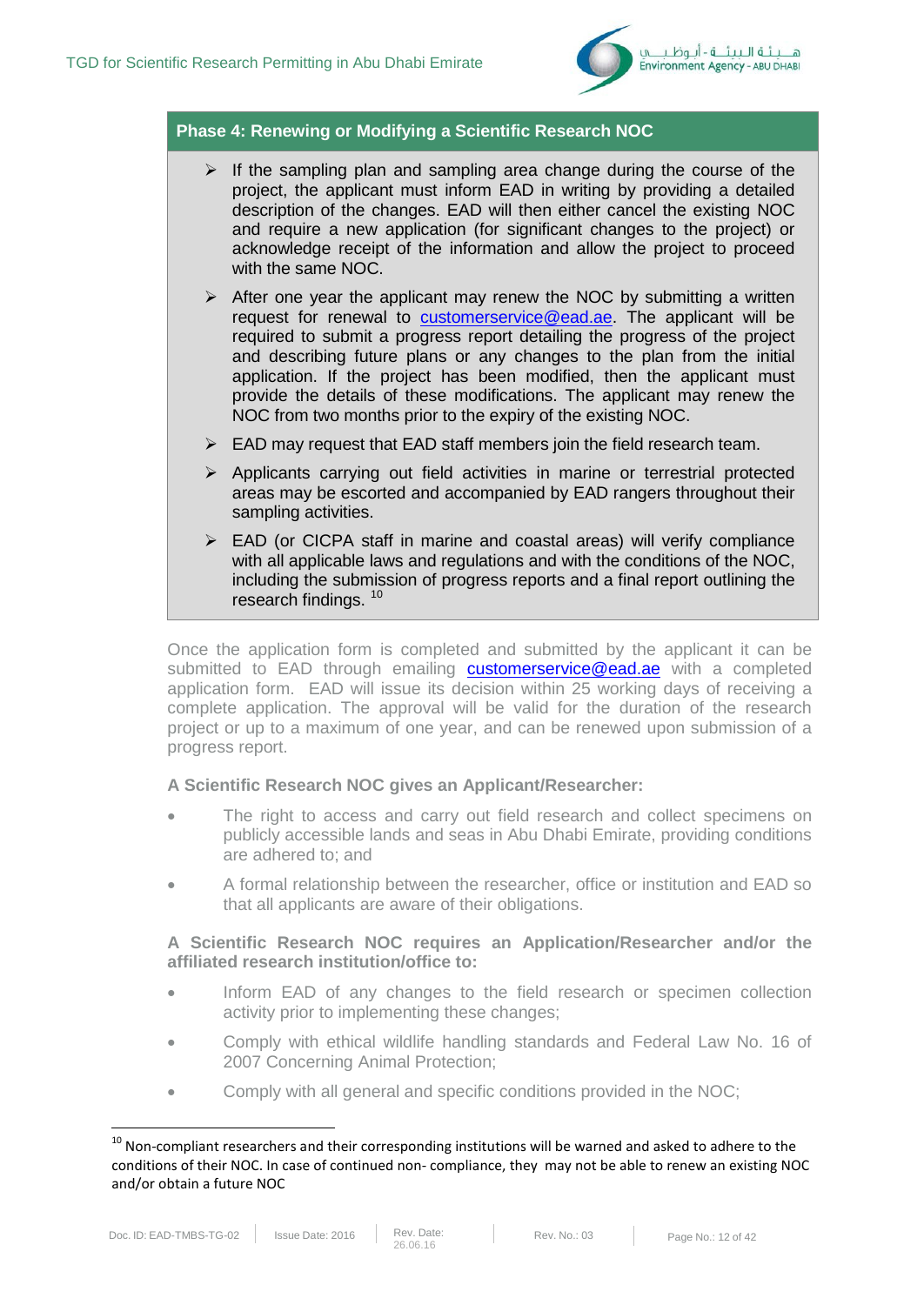

- Cooperate with EAD and other authorities for the sharing of information and reporting of environmental violations;
- When applicable, provide training opportunities to and ensure involvement of Emirati students, trainees and researchers;
- Submit progress reports and final reports of the project to EAD within the timeframe specified in the conditions of the NOC; and
- Comply with all Federal and Local laws and regulations at all times (some key provisions of which are provided below for guidance).

Federal Law No. (24) of 1999 for the Protection and Development of the Environment states:

• *Article (68) - Research centers, scientific institutions, universities and other specialised parties shall, in coordination with the Agency, take interest in the issues of biological diversity, preservation of the indigenous species, conducting studies and research and proposing controls and procedures to be followed for the preservation and investment in such species without leading to their depletion and protecting the moral, social and economic lawful rights of the State.* 

Federal Law No. (23) of 1999 concerning the Exploitation, Protection and Development of the Living Aquatic Resources states:

- *Article (28) - It is prohibited to capture sea turtles of all species sizes and ages, or collecting their eggs or tampering with their habitat and propagation places in the Fishing Waters. It is also impermissible to catch whales, sea cows and other sea mammals of all species and sizes or extraction oysters, sponges or coral reefs except for scientific research purposes and after obtaining a written permission from the Competent Authority.*
- *Article (41) - Ships allocated for scientific research, marine surveys ships, or other ships may not conduct any researches or explorations or taking samples or any studies in the fishing waters unless by a private permission from the Ministry and the approval of the competent authority.*

Federal Law No. (16) of 2007 concerning animal protection states:

• *Article (12) It shall be forbidden to use animals for scientific purposes before getting an authorisation from the competent administration or the competent authority* 

Penalties for anyone causing by his or her action or negligence any damage or harm to man or safety of the environment may be applied as stated in Abu Dhabi Law 16 of 2005 Pertaining to the Reorganisation of the Environment Agency-Abu Dhabi:

• *Article (14) - It shall be prohibited for any establishment or any individual to carry out any activity that could negatively affect the lives of human beings and the safety of the environment before obtaining a license from the Agency. -The Agency inspectors may stop the activity of any establishment or prevent the use of any material, tool or device if they are used in such a manner that would endanger health and safety of man and environment. -Anyone causing by his or her action or negligence any damage or harm to man or the safety of the environment shall bear all charges and costs necessary for remedial or removal of such a damage*.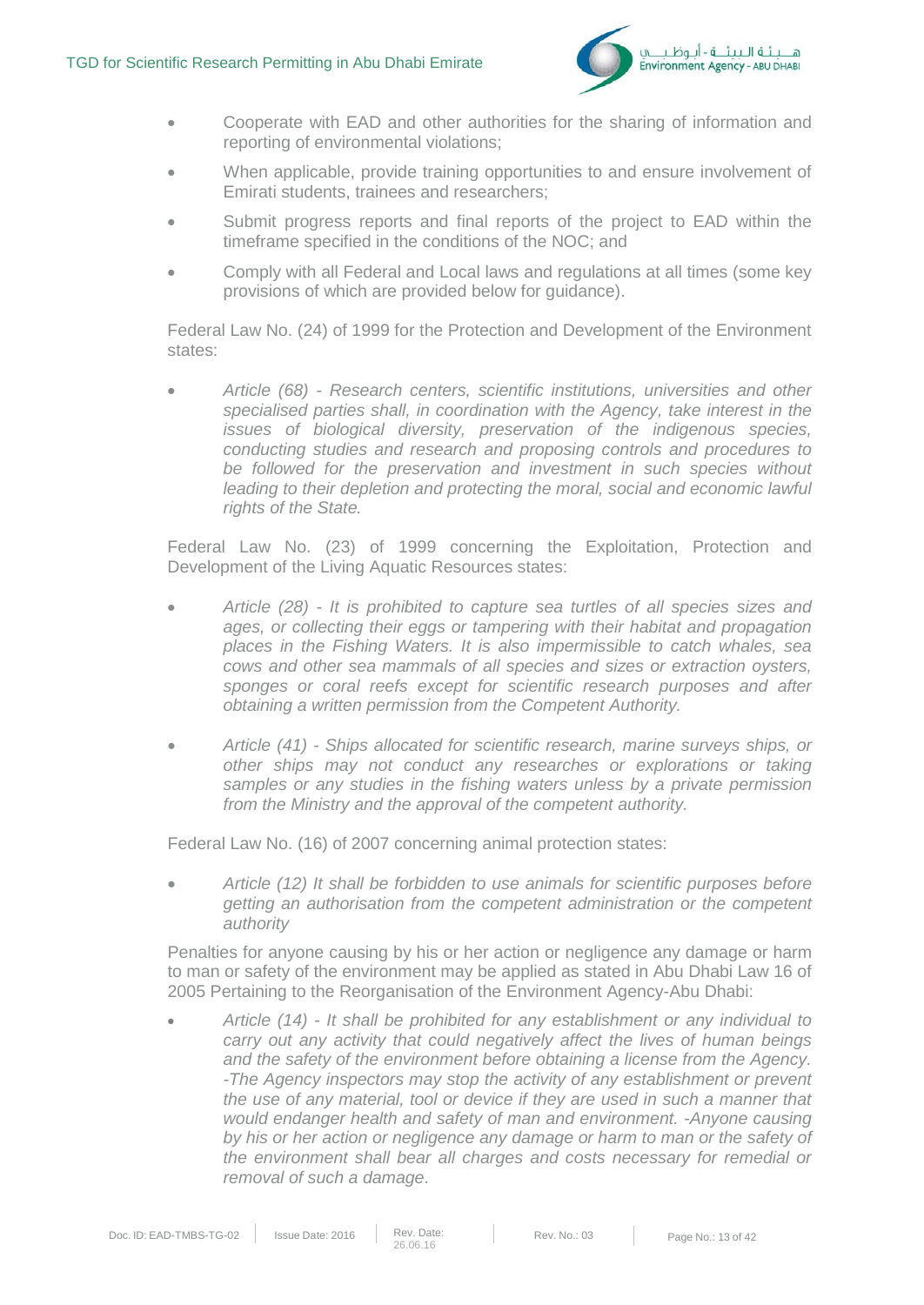

### **2.2 Environmental Research Key Principles and Criteria**

EAD's approval conditions are based on the key principles of ethical environmental research and no net impact on the environment or biodiversity. These principles require any research activity to:<sup>[11](#page-13-0)</sup>

- 1. Have a low carbon footprint;
- 2. Not modify or leave any trace on the environment;<br>3. Have a clear benefit to environmental conservation
- 3. Have a clear benefit to environmental conservation and scientific research;<br>4. Be scientifically valid and iustified and adhere to standard sampling protoco
- 4. Be scientifically valid and justified and adhere to standard sampling protocols;<br>5. Have well defined field health and safety measures:
- 5. Have well defined field health and safety measures;
- 6. Be carried out by professional/ experienced individuals with a proven record of publication or expertise, OR trainees and students under the supervision of qualified staff;
- 7. Be ethical in any handling of live wildlife, taking all measures to avoid harm, pain and distress to living beings;
- 8. Adhere to ethical conduct in science, never fabricating or falsifying data, presenting erroneous results, or plagiarising;
- 9. Be limited to quantities necessary for validating results, avoiding excess and taking into consideration the carrying capacity of an area or resource;
- 10. Be limited to areas and species specified in the application approved by EAD;
- 11. Adhere to all conditions of the Scientific Research NOC issued by EAD;
- 12. Comply with the **Code of Conduct** specific to Abu Dhabi's Protected Areas, when carried out within an established, declared or proposed reserve;
- 13. Adhere to all rules and regulations related to private land and not enter private or restricted land or sea without prior permission;
- 14. Ensure no public nuisance or interference with perceived aesthetics from the research activity; and
- 15. Be respectful to resident communities, local customs and traditions at all times.

#### **The following additional elements will be expected of Researchers:**

- Research applications should be accurate, specific and transparent, clearly describing the intent of the activity and the selected sampling methodology;
- Research that offers local Emirati students training opportunities is encouraged;
- Researchers that receive logistical, administrative or technical support from EAD will be expected to share the raw data and full results of their study with EAD throughout and at the end of the project, and acknowledge EAD in all publications related to the study;
- Academic and research institutions with long term field research projects may request a longer-term collaboration with EAD through a Memorandum of Understanding (MoU). Institutions or groups with a MoU may be issued longer-term NOCs for their projects;
- Researchers are encouraged to meet with and consult with scientific staff at EAD if their project overlaps or contains common elements with past, ongoing or planned studies being carried out by EAD;
- Researchers should seek community involvement when possible, helping volunteers and particularly community groups and students to learn about, understand, and appreciate the diverse wildlife in Abu Dhabi;

<span id="page-13-0"></span> <sup>11</sup> Ecological Society of America (ESA) Code of Ethics www.esa.org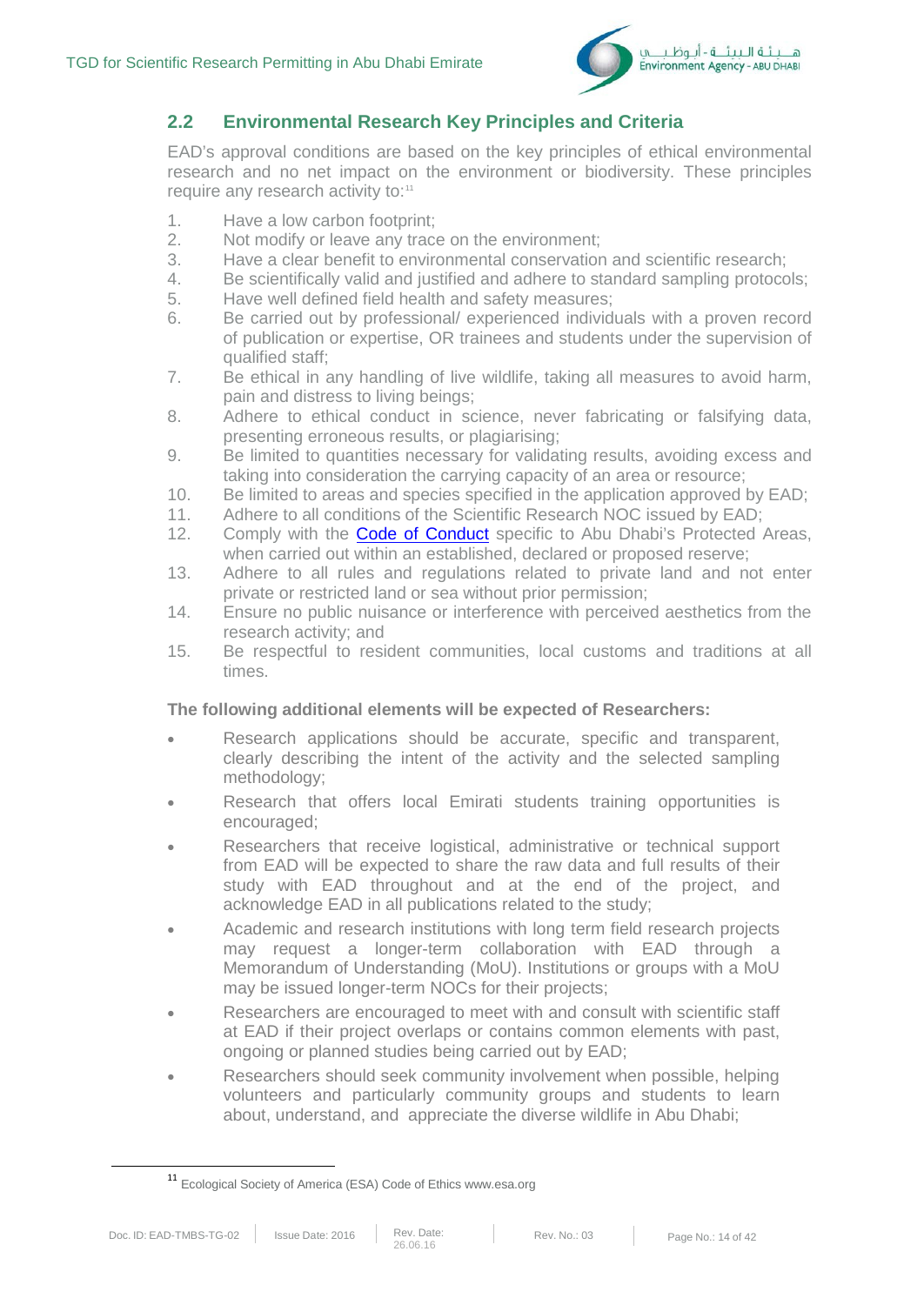

- Researchers are responsible for ensuring that their operations are compatible with environmental protection and conservation, have no significant negative environmental impact, do not lead to a change in ecological character and utilize natural resources sustainably;
- Researchers are responsible for ensuring that all members of the research team adopt appropriate behaviour at all times, and remain sensitive to and considerate of local customs and traditions;
- Researchers should obtain permission from land owners when requesting to access and sample from privately owned land or areas under the jurisdiction of specific entities;
- Researchers should not film or take photographs in restricted or private areas without prior permission;
- Researchers should ensure that their activities leave no trace of their visit and cause no or negligible disturbance, distress or harm to wildlife;
- Researchers should strive to collaborate and share information that may benefit conservation, restoration and management efforts, and operate in harmony with each other and with local government partners and stakeholders;
- Researchers should share any report of environmental incidences or violations with EAD;
- Researchers should acknowledge local collaborators and contributors in any publications; and
- Researchers will not present themselves as spokespersons for the Abu Dhabi or UAE Government unless authorized to do so.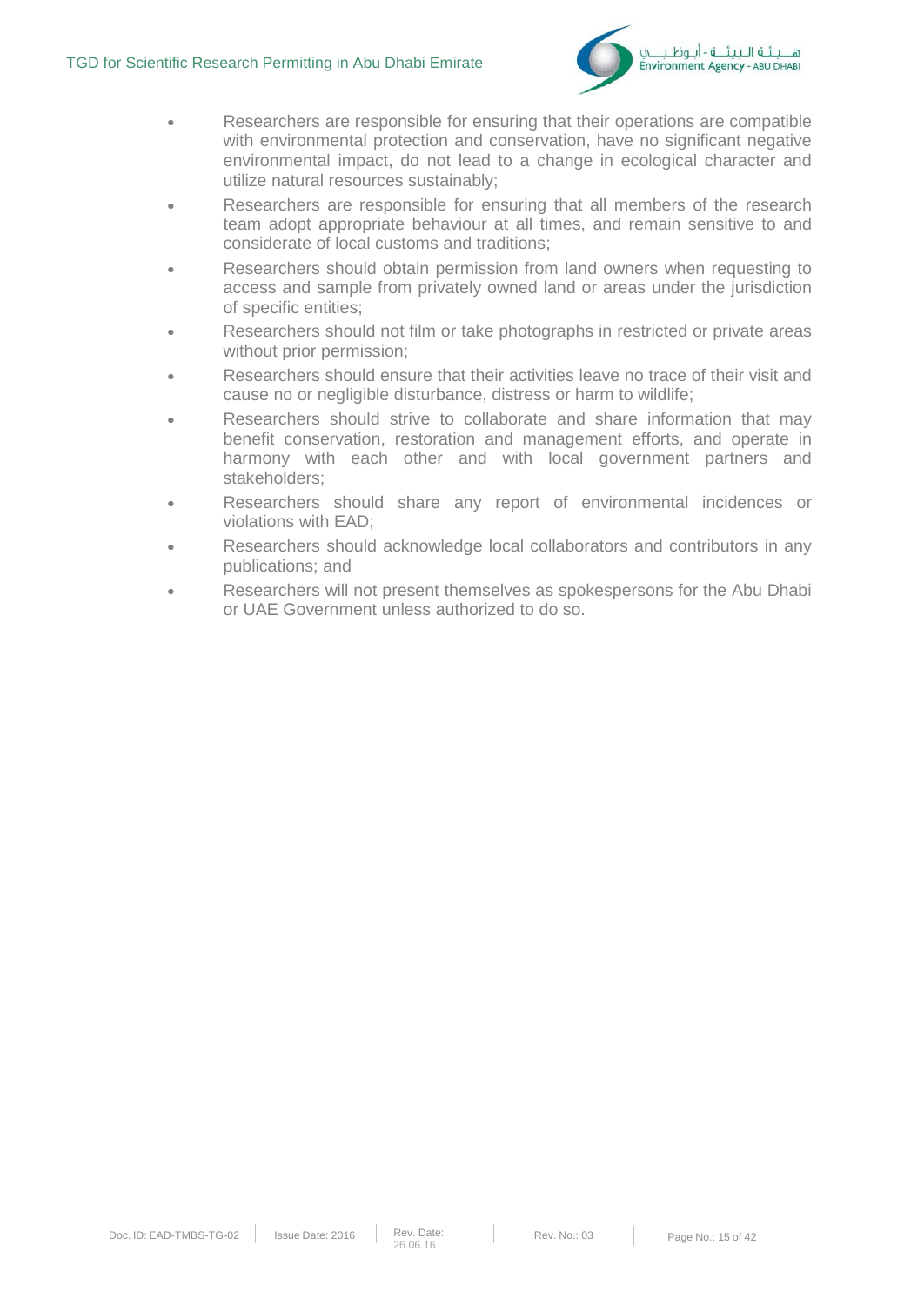

### **2.3 Checklist for Researchers**

Table 2 summarizes the key requirements for applicants to obtain a Scientific Research NOC.

#### Table 2: Checklist for Researchers

| <b>Scientific Research NOC Application - Checklist</b> |                                                                                                                                                                                                                                                                                                                                                                                                                                                                                                                                                                                                             |  |  |
|--------------------------------------------------------|-------------------------------------------------------------------------------------------------------------------------------------------------------------------------------------------------------------------------------------------------------------------------------------------------------------------------------------------------------------------------------------------------------------------------------------------------------------------------------------------------------------------------------------------------------------------------------------------------------------|--|--|
|                                                        | Research and obtain all environmental regulations applicable to the species<br>and to the proposed sampling sites                                                                                                                                                                                                                                                                                                                                                                                                                                                                                           |  |  |
|                                                        | Ensure that your proposed activity fits within the relevant legislation<br>governing the area:                                                                                                                                                                                                                                                                                                                                                                                                                                                                                                              |  |  |
|                                                        | Federal law No 23 of 1999 – exploitation, protection and development<br>of the Living Aquatic Resources;                                                                                                                                                                                                                                                                                                                                                                                                                                                                                                    |  |  |
|                                                        | Federal Law No 24 of 1999 – protection and development of the<br>environment;                                                                                                                                                                                                                                                                                                                                                                                                                                                                                                                               |  |  |
|                                                        | Federal Law No 16 of 2007 - concerning animal protection;<br>$\bullet$                                                                                                                                                                                                                                                                                                                                                                                                                                                                                                                                      |  |  |
|                                                        | Local Law No 16 of 2005 - reorganisation of the Abu Dhabi<br><b>Environment Agency;</b>                                                                                                                                                                                                                                                                                                                                                                                                                                                                                                                     |  |  |
|                                                        | Emiri Decree (s) applicable to protected areas; and                                                                                                                                                                                                                                                                                                                                                                                                                                                                                                                                                         |  |  |
|                                                        | International designation applicable to the site e.g. Ramsar Site,<br>$\bullet$<br><b>UNESCO Biosphere Reserve.</b>                                                                                                                                                                                                                                                                                                                                                                                                                                                                                         |  |  |
|                                                        | Visit EAD's website to search all the legislation, rules, and the relevant<br>Decrees: http://www.ead.ae/home/. Read any available environmental<br>protection plans, regulations and codes of conduct prepared for the<br>sites and species that are relevant to your project.                                                                                                                                                                                                                                                                                                                             |  |  |
|                                                        | Research the location of your proposed research activity and existing and<br>surrounding land use and cultural heritage features and native species<br>present. Have enough information to justify your site selection and provide<br>evidence of permission to operate in the area if the site is located in a<br>private area or is under the jurisdiction of a specific entity. Visit the EAD<br>Geoportal to assist with your research: http://enviroportal.ead.ae/. A good<br>resource for researching the site is the Environmental Atlas of Abu Dhabi<br>Emirate: https://www.environmentalatlas.ae/ |  |  |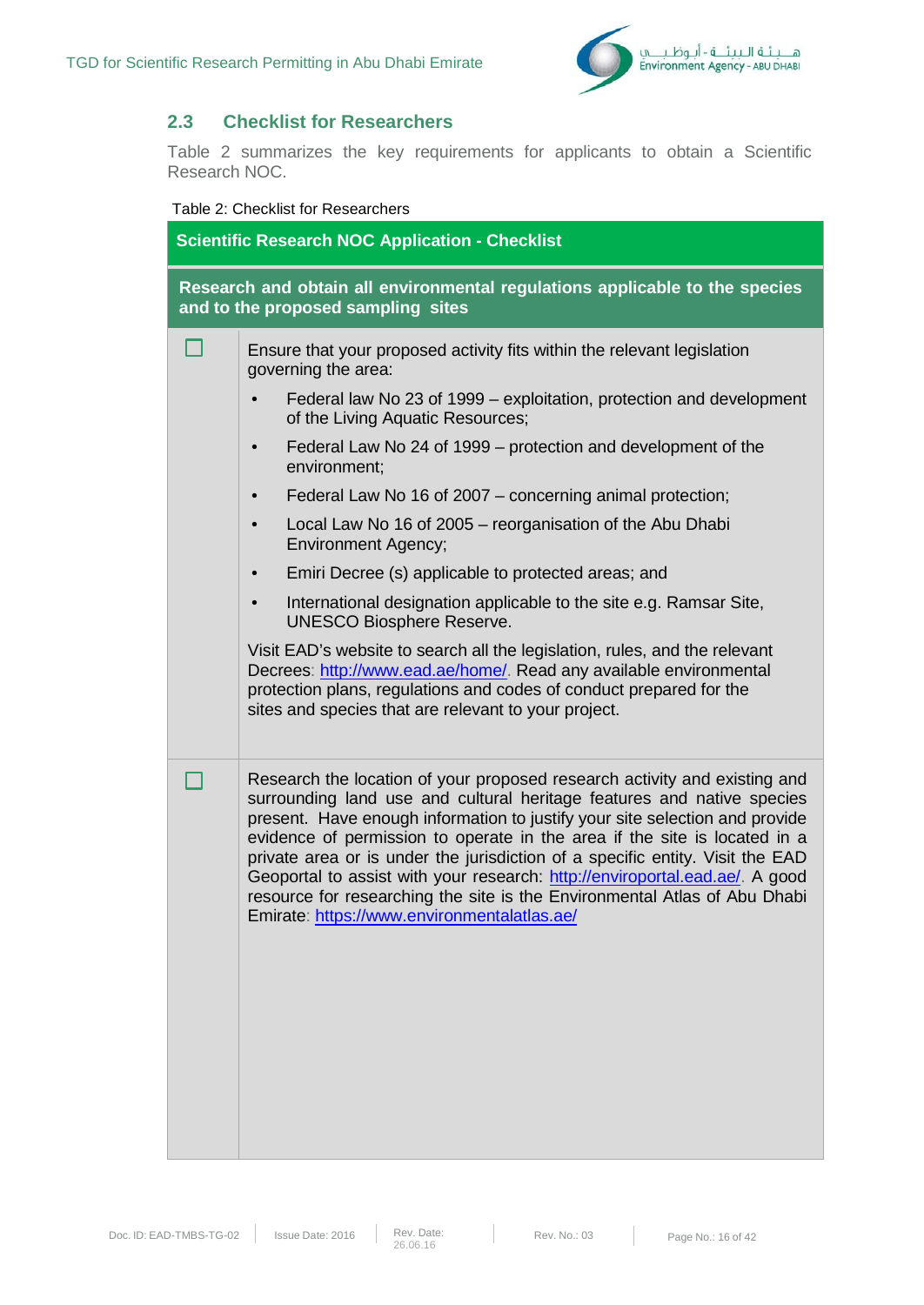

|       | <b>Prepare Research Proposal and Sampling Method</b>                                                                                                                                                                                                                                                                                                                                                                                                                                                                                                                                                                                                                             |
|-------|----------------------------------------------------------------------------------------------------------------------------------------------------------------------------------------------------------------------------------------------------------------------------------------------------------------------------------------------------------------------------------------------------------------------------------------------------------------------------------------------------------------------------------------------------------------------------------------------------------------------------------------------------------------------------------|
|       | Visit EAD's website or Geoportal and search for the habitats and features<br>of your proposed activity's location: http://www.ead.ae/home/ and<br>http://enviroportal.ead.ae/geoportal/catalog/main/home.page                                                                                                                                                                                                                                                                                                                                                                                                                                                                    |
|       | You will need to be very clear on the type of activity you will be doing and<br>how it will be done so that you can describe any and all adverse effects the<br>activity may have on the protected land and species within it. A research<br>proposal and detailed sampling protocol are required as part of your<br>application to allow EAD to make a decision.                                                                                                                                                                                                                                                                                                                |
|       | If the activity you are proposing involves any building or deployment of any<br>temporary or permanent structure of any kind you must provide all the plans<br>for this specifying the measures taken to avoid, minimize and mitigate any<br>impact of the construction or deployment on the key biodiversity features of<br>the area. The plans should as well detail the removal/decommissioning of the<br>structure at the end of the research project.                                                                                                                                                                                                                       |
|       | Provide maps to orient reviewers on the distribution of the proposed<br>activities and the area(s) of probable impact.                                                                                                                                                                                                                                                                                                                                                                                                                                                                                                                                                           |
|       | Describe in your application the potential environmental impacts associated<br>with all phases of your field research and the precautionary and minimization<br>and mitigation measures planned (for both the project site and area of<br>probable impact). This should include the significance (i.e., magnitude,<br>duration of change, permanence, and reversibility) of the impact(s). This<br>may include, for example, providing a waste management plan for disposal<br>of all solid waste, disposal and handling of any chemicals, details on<br>behaviour around encountered wildlife, projected noise levels, limitations on<br>group size in sensitive habitats, etc. |
|       | Prepare a detailed sampling protocol and timeline, identifying timeframes,<br>number of staff/students, sampling seasons and roles and responsibilities.                                                                                                                                                                                                                                                                                                                                                                                                                                                                                                                         |
|       | Identify any international or national scientific or academic organization<br>affiliations relevant to the research activity you are applying for.                                                                                                                                                                                                                                                                                                                                                                                                                                                                                                                               |
| form) | Researcher's Commitments (made by signing and submitting the application                                                                                                                                                                                                                                                                                                                                                                                                                                                                                                                                                                                                         |
|       | Commitment to maximizing the benefit and minimizing the environmental<br>impact(s) of a proposed activity.                                                                                                                                                                                                                                                                                                                                                                                                                                                                                                                                                                       |
|       | Commitments to abide by the conditions of the NOC.                                                                                                                                                                                                                                                                                                                                                                                                                                                                                                                                                                                                                               |
|       | Adherence to EAD regulations and procedures, adherence to Federal and<br>Local laws at all times.                                                                                                                                                                                                                                                                                                                                                                                                                                                                                                                                                                                |
|       | <b>Submit Additional Required Documentation</b>                                                                                                                                                                                                                                                                                                                                                                                                                                                                                                                                                                                                                                  |
|       | Attachment 1 - Site map (Jpeg and shape files) indicating sampling area,<br>existing features and sampling locations                                                                                                                                                                                                                                                                                                                                                                                                                                                                                                                                                             |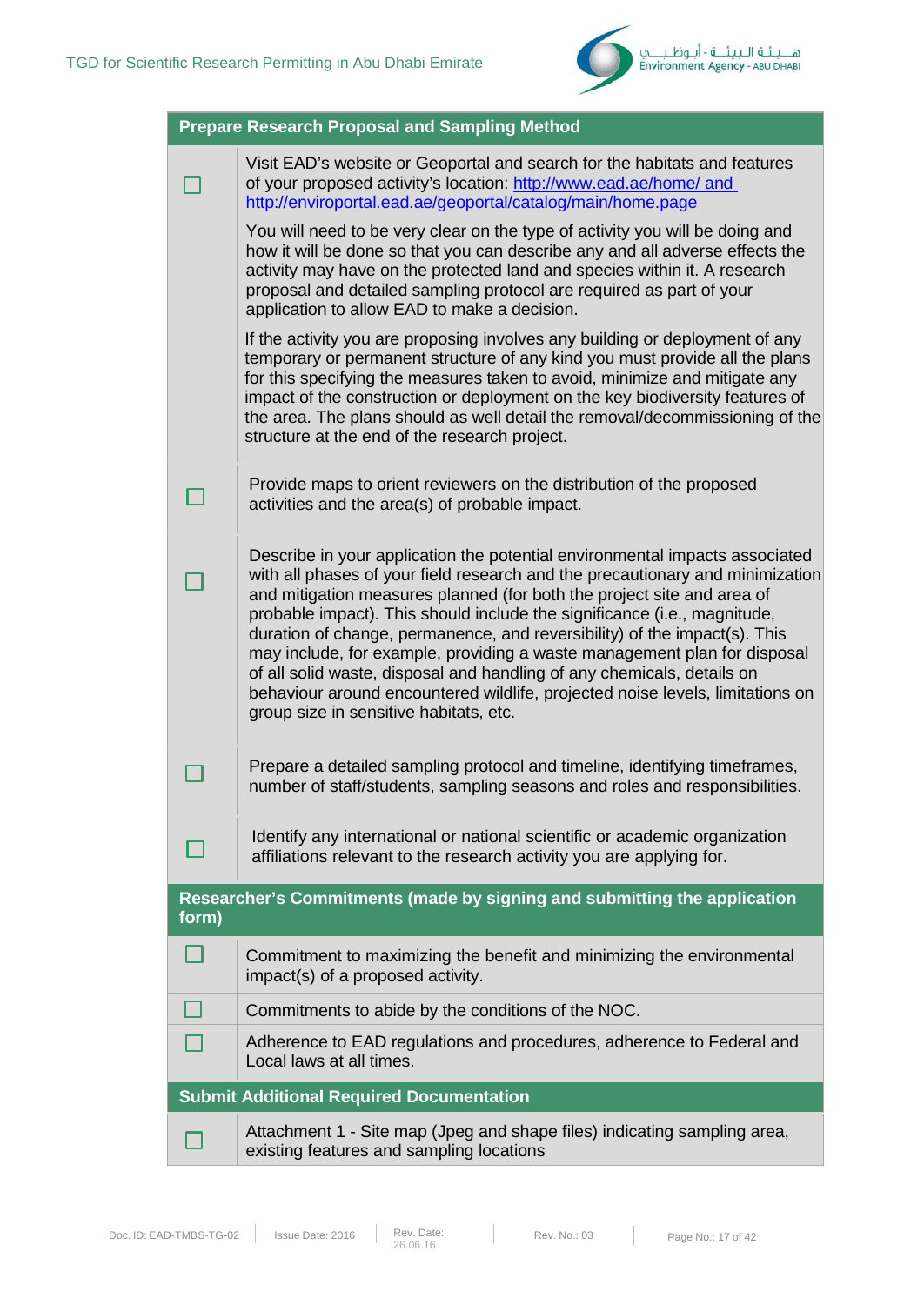

|                | Attachment 2 - Letters of permission from private land owner (if applicable)                                                                                                                                                         |
|----------------|--------------------------------------------------------------------------------------------------------------------------------------------------------------------------------------------------------------------------------------|
|                | Attachment 3 - Research proposal approved by the affiliated research<br>institution                                                                                                                                                  |
|                | Attachment 4 - Emirates ID or passport copies of all members of the<br>research team, Business Visa copies for all visiting researchers.                                                                                             |
|                | Attachment 5 - CVs of all members of the research team and professional<br>affiliations, list of past publications                                                                                                                   |
|                | Attachment 6 - If applicable, evidence of collaboration with a local institution<br>(for international researchers).                                                                                                                 |
| <b>General</b> |                                                                                                                                                                                                                                      |
|                | Include a list of abbreviations, definition of terms, and full references to<br>sources of information in the research proposal.                                                                                                     |
|                | Ensure that adequate and accurate information is provided, so that EAD can<br>gain a clear and complete understanding of the research project, potential<br>environmental impacts or issues for concern associated with the project. |
|                | For any questions or queries throughout the process, address an email to                                                                                                                                                             |

### **2.4 Additional forms of authorisations that may be required**

### **2.4.1 Import/Export of Biological Specimens**

Consistent with the Convention on International Trade in Endangered Species (CITES), the import and export of wildlife is regulated at the federal level by the MOCCE. If your proposed research activity requires the import or export of biological specimens of CITES listed species, you will need to apply for an import/export certificate from the MOCCE by [visiting the MOCCE website.](http://www.moew.gov.ae/en/our-services/cites/cites/cites-certificate-importexportre-exportothers.aspx)

Import or export of any live animals (CITES or non-CITES) also requires a health [certificate from the MOCCE.](http://www.moew.gov.ae/en/our-services/animal-wealth/permits/%D8%A5%D8%B5%D8%AF%D8%A7%D8%B1-%D8%A5%D8%B0%D9%86-%D8%A7%D8%B3%D8%AA%D9%8A%D8%B1%D8%A7%D8%AF-%D8%AD%D9%8A%D9%88%D8%A7%D9%86%D8%A7%D8%AA-%D9%88%D8%B7%D9%8A%D9%88%D8%B1-%D8%AD%D9%8A%D8%A9-%D9%88%D8%A3%D8%B3%D9%85%D8%A7%D9%83-%D8%A7%D9%84%D8%B2%D9%8A%D9%86%D8%A9.aspx)

EAD may request proof of a CITES permit in the course of monitoring research activities in Abu Dhabi if the research project involves CITES listed specimen import or export.

### **2.4.2 Bioprospecting and international transfer of specimens**

The UAE ratified [the Nagoya Protocol](https://www.cbd.int/abs/) in 2014 and as such any exploitation or transfer of biological specimens outside the UAE's borders requires prior informed consent from the MOCCE in coordination with the local government authorities, and be carried out according to mutually agreed terms. Proposals for transporting any live or dead genetic material outside the country for taxonomic purposes or exploiting indigenous plants or animals or other genetic resources for commercial purposes must be submitted to the MOCCE for assessment and approval. The MOCCE assesses the proposal and coordinates with the relevant local authority prior to issuing the approval.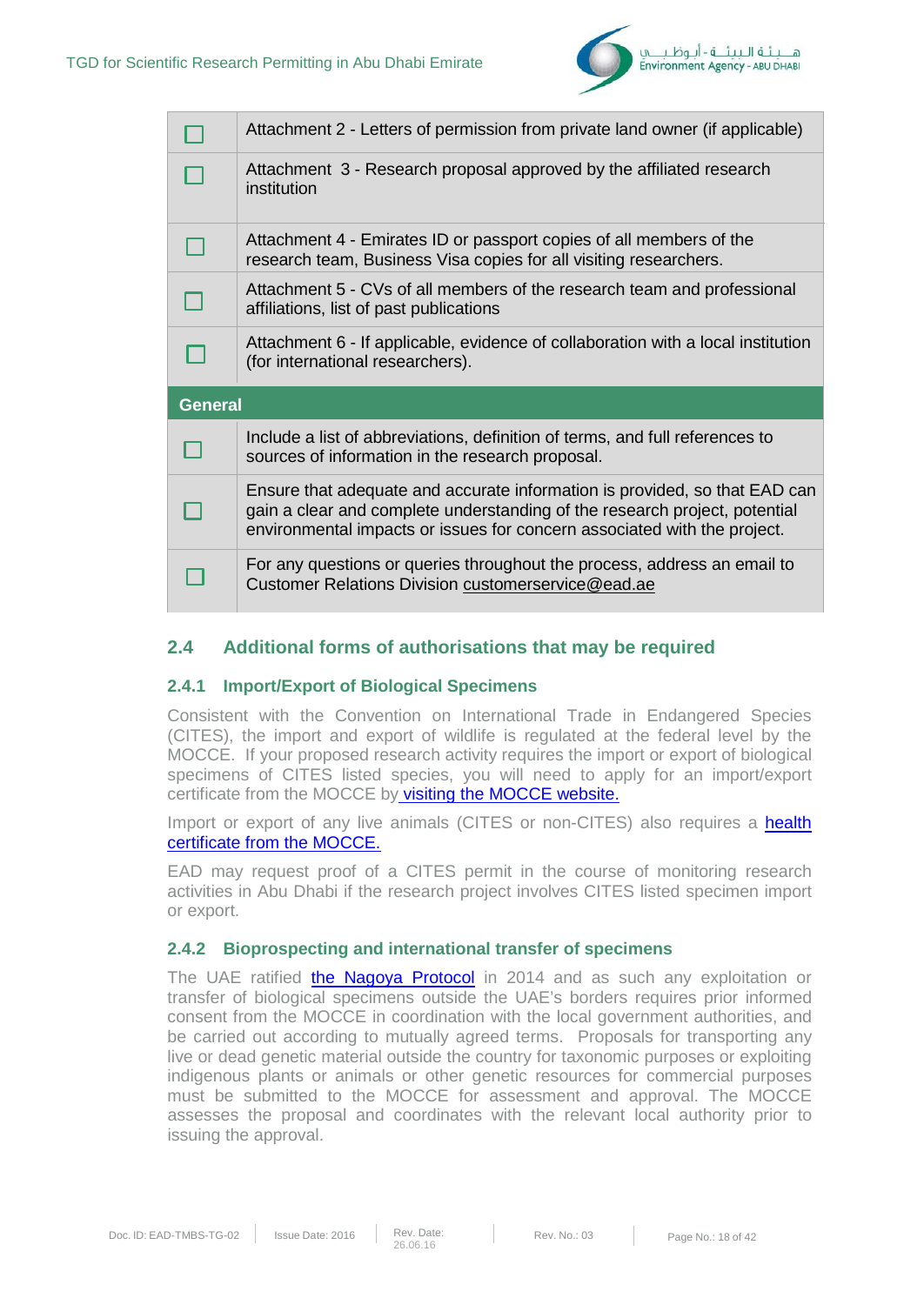

### **2.4.3 Requesting EAD Data**

EAD has long term data relating to the environment of Abu Dhabi. Data that may serve the research project may be requested, by submitting a request through email to **eimsupport@ead.ae** and specifying the type, location, period & format of the data needed.

EAD must be acknowledged in all research projects that have used the data acquired from EAD. Additionally a draft of the publication must be shared with EAD, and a written approval obtained prior to having any publication published. Other conditions concerning authorships may be specified in the Data Usage Agreement, following the review and consideration of the data request.

### **2.4.4 Requesting EAD voucher specimens and tissue samples**

EAD may provide or loan voucher specimens for scientific research or taxonomic purposes, upon the review of a voucher specimen request form. The provision of voucher specimens is subject to EAD's approval and review of the project's purpose, and other specific conditions states in the Scientific Research Collaboration Agreement. To request voucher specimens and tissue samples, the details of the requested material must be provided in Part 2 of the Research Project Application Form.

All non-processed voucher specimens must be returned to EAD by the date specified in the Scientific Research Collaboration Agreement. Vouchers are provided for non-commercial research purposes only. Permission for transporting any biological material outside the UAE must be obtained from the MOCCE.

EAD must be acknowledged in all research projects that have obtained EAD voucher specimens, and a draft of the publication must be shared with EAD prior to being published. Other conditions concerning authorships may be specified in the Scientific Research Collaboration Agreement, following the review and consideration of the request.

### **2.5 Specific Cases**

Specific cases involving non-resident researchers, independent researchers, or species on the IUCN Red List require additional assessment and documentation as part of the application.

### **2.5.1 Visiting or Independent Researchers**

*Independent researchers not affiliated with a local UAE*-*based institution* must submit academic credentials and/or evidence of past publications, experience & expertise, or submit evidence of collaboration with a local institution.

*Visiting (non UAE resident) researchers* must submit a copy of their mission/business visa as part of their application. They must be aware of all applicable federal and local regulations and are encouraged to collaborate with a local agency or UAE-based institution in order to conduct field research activities on the environment in the Emirate of Abu Dhabi. The application should include evidence of this collaboration as well as the identification documents of both principal researchers, visiting researchers and local collaborators. Access to certain coastal and marine areas requiring a security permit from the Critical Infrastructure and Coastal Protection Authority (CICPA) is only possible for UAE nationals or residents.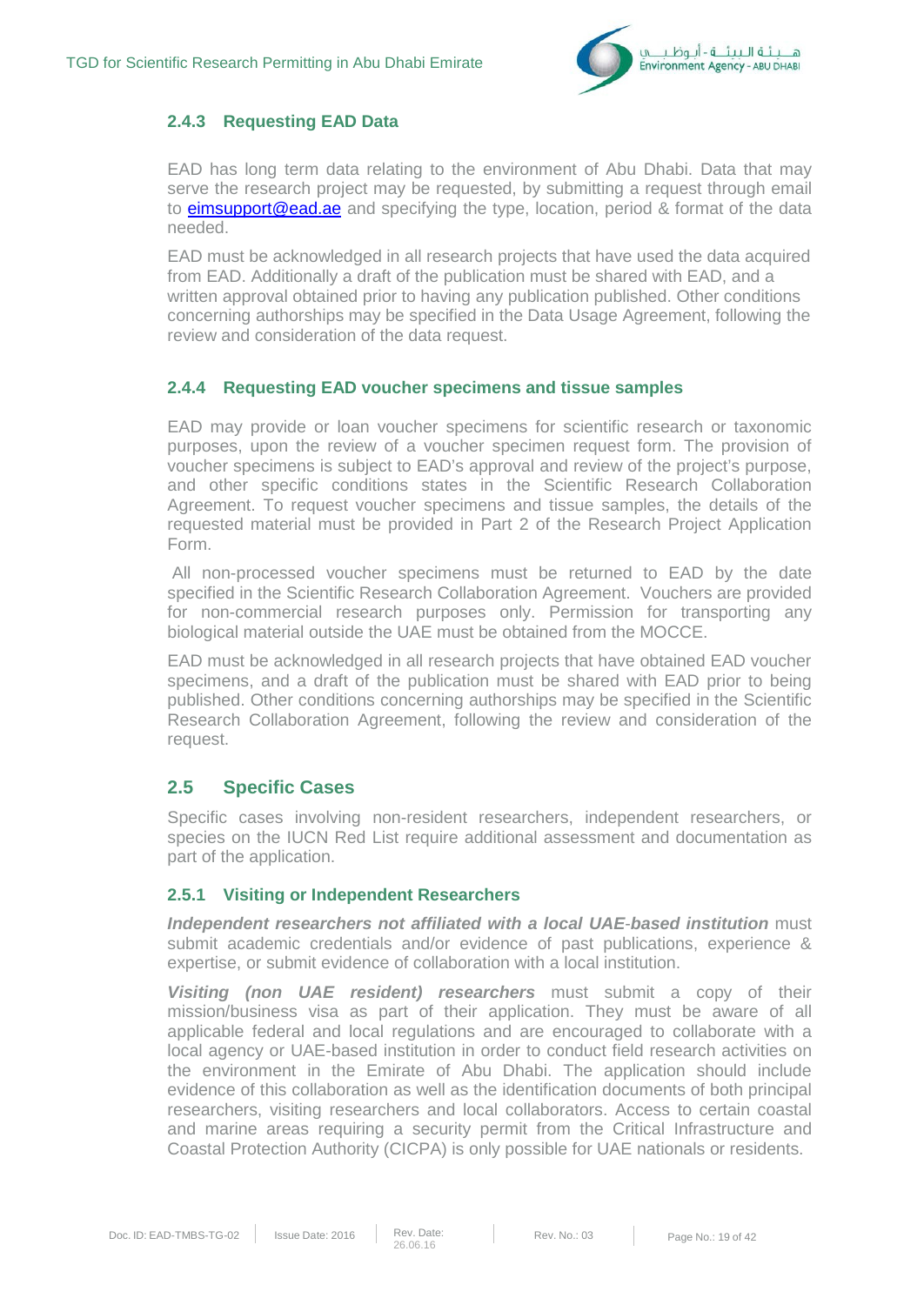

### **2.5.2 Projects involving threatened species**

For large scale or long-term projects, and for projects involving locally or globally threatened species or requiring sampling in protected areas, applicants are encouraged to request a meeting with EAD after submitting their application. This will allow EAD to communicate the specific requirements and conditions for their activity.

### **2.5.3 Projects requiring access to terrestrial or marine protected areas**

Projects requiring access to designated, established or proposed terrestrial or marine protected areas under EAD's management require prior approval from EAD. The applicant must specify the areas they require access to in the application form as well as the desired dates and duration of access. Access to protected areas is granted under strict conditions and requires the presence of an EAD Ranger or Staff member throughout the visit. All research carried out in EAD's marine and terrestrial protected areas must involve EAD staff member(s) and must abide by the authorship and review conditions specified in the specific conditions of the NOC. All photos, video and data gathered from EAD-managed protected areas must be shared with EAD and obtain approval prior to being published in either print or digital format.

### **2.6 Environmental Consultancy Offices Exemption**

*Environmental consultancy offices registered with EAD that wish to* collect specimens for ecological baseline surveys are exempted from the scientific research NOC application but must provide details of their sampling methodology and locations in the Terms of References (ToR) document for the required environmental study (Preliminary Environmental Review ( PER), Strategic Environmental Assessment (SEA) or Environmental Impact Assessment (EIA)). The ToR submitted to EAD prior to commencing any surveys will be assessed and reviewed by EAD. An approval of the ToR by EAD constitutes an approval to conduct the ecological survey and specimen collection (if applicable) for the duration of the survey. **Only environmental consultancy offices registered with EAD and with approved ToR are authorised to collect specimens as part of environmental studies in Abu Dhabi.** 

### **2.7 Citizen Scientists Exemption**

Volunteers, hobbyists, bird watchers, naturalists, community groups and citizen scientists that record their observations on the environment and on biodiversity in the Emirate without posing any disturbance to wildlife are not required to apply for a Scientific Research NOC. However, they are strongly encouraged to communicate the methods and results of their observations with EAD, either in writing, through the EAD collector app, or any other means. Research carried out by hobbyists and naturalists has significantly contributed to the advancement of scientific knowledge in the UAE and becomes truly impactful when shared with the relevant authorities mandated with developing environmental policies and regulations. Should any citizen science activities involve any specimen collection, EAD must be informed of the details in writing to determine whether a Scientific Research NOC is required.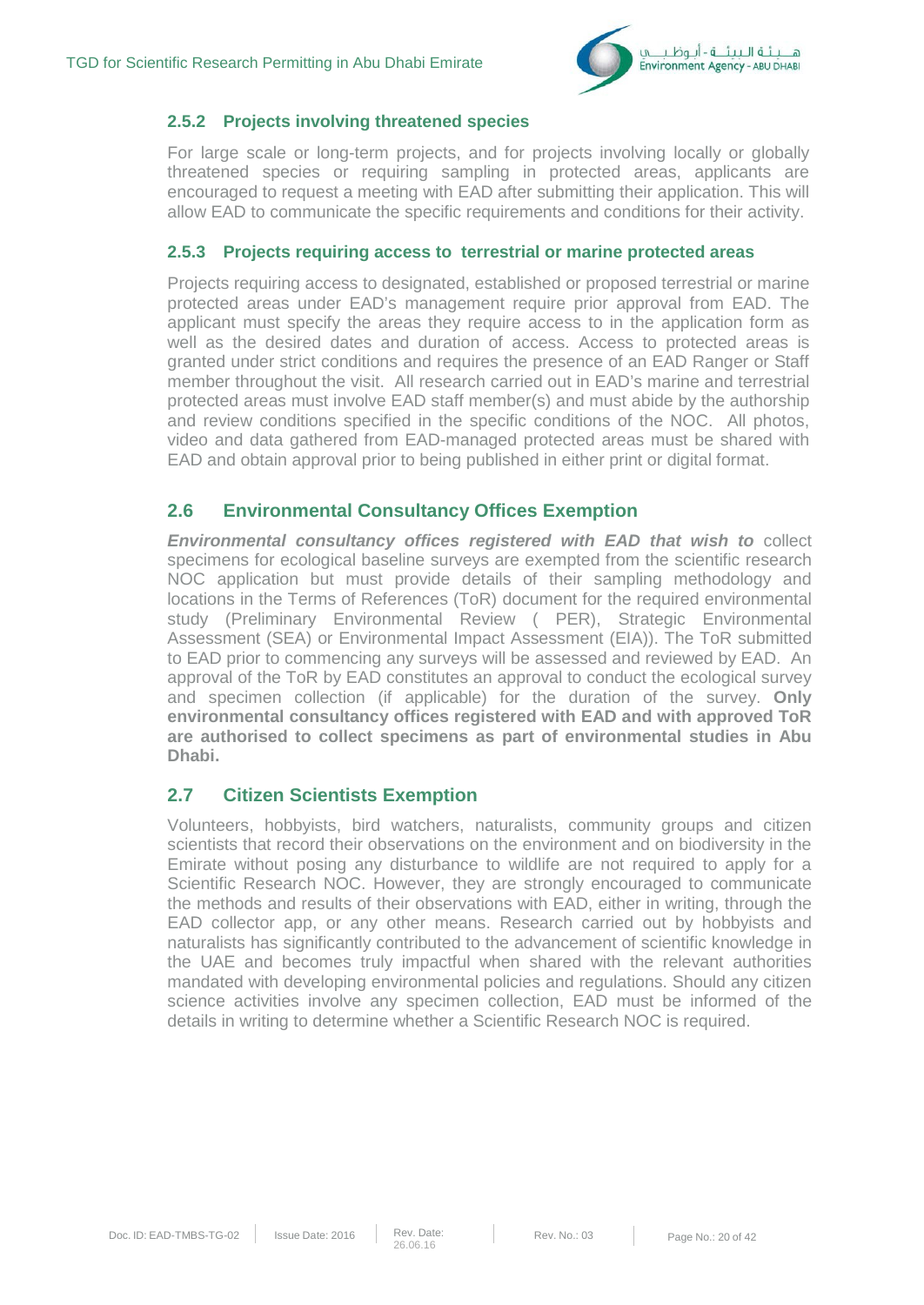

### **REFERENCES**

### **International**

Convention on Biological Diversity, Conference of the Parties. Strategic Plan for Biodiversity (2011-2020) (Aichi, 2010).

Convention on Biological Diversity (2011), Nagoya Protocol on Access to Genetic Resources and the Fair and Equitable Sharing of Benefits Arising from their Utilization

Crozier, G. K. D., & Schulte-Hostedde, A. I. (2015). Towards Improving the Ethics of Ecological Research. Science and Engineering Ethics, 21(3), 577–594. http://doi.org/10.1007/s11948-014-9558-4

Ecological Society of America (2013), Code of Ethics

**Federal** UAE National Biodiversity Action Plan (2014-2021)

Federal law no. (24) Of 1999 for the Protection and Development of the Environment.

Federal law no. (23) Of 1999 concerning Exploitation, Protection and Development of the Living Aquatic Resources in the State of United Arab Emirates

### **Emirate**

EAD, (2013). Environment Vision 2030

EAD, (2014). Biodiversity Strategy for the Emirate of Abu Dhabi 2015-2020

Law no. (16) Of 2005 establishing EAD's organizational structure.

EAD, (2014) Code of Conduct for the Users of Mangrove National Park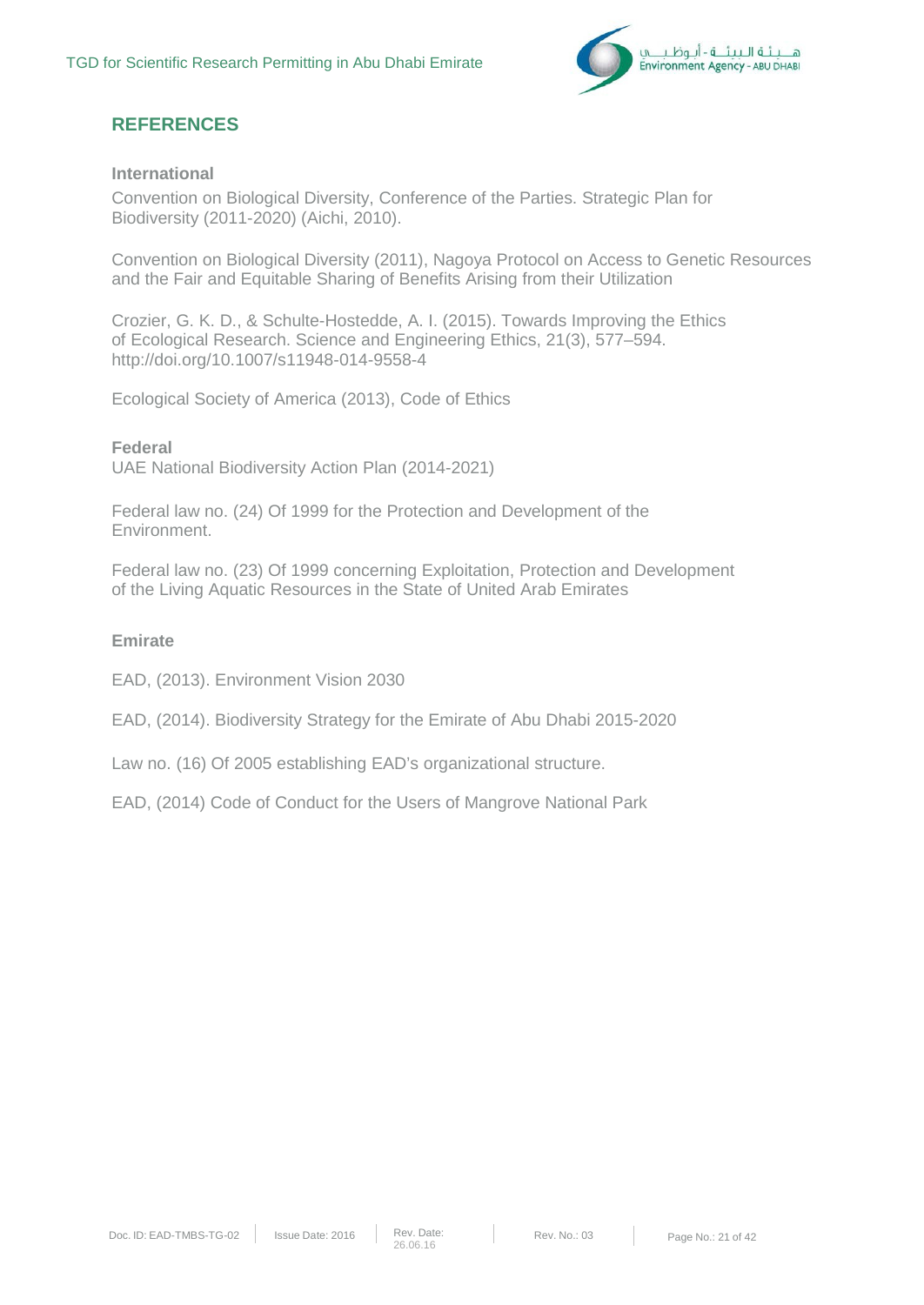

## **APPENDIX A: Application Form for Scientific Research Projects**

T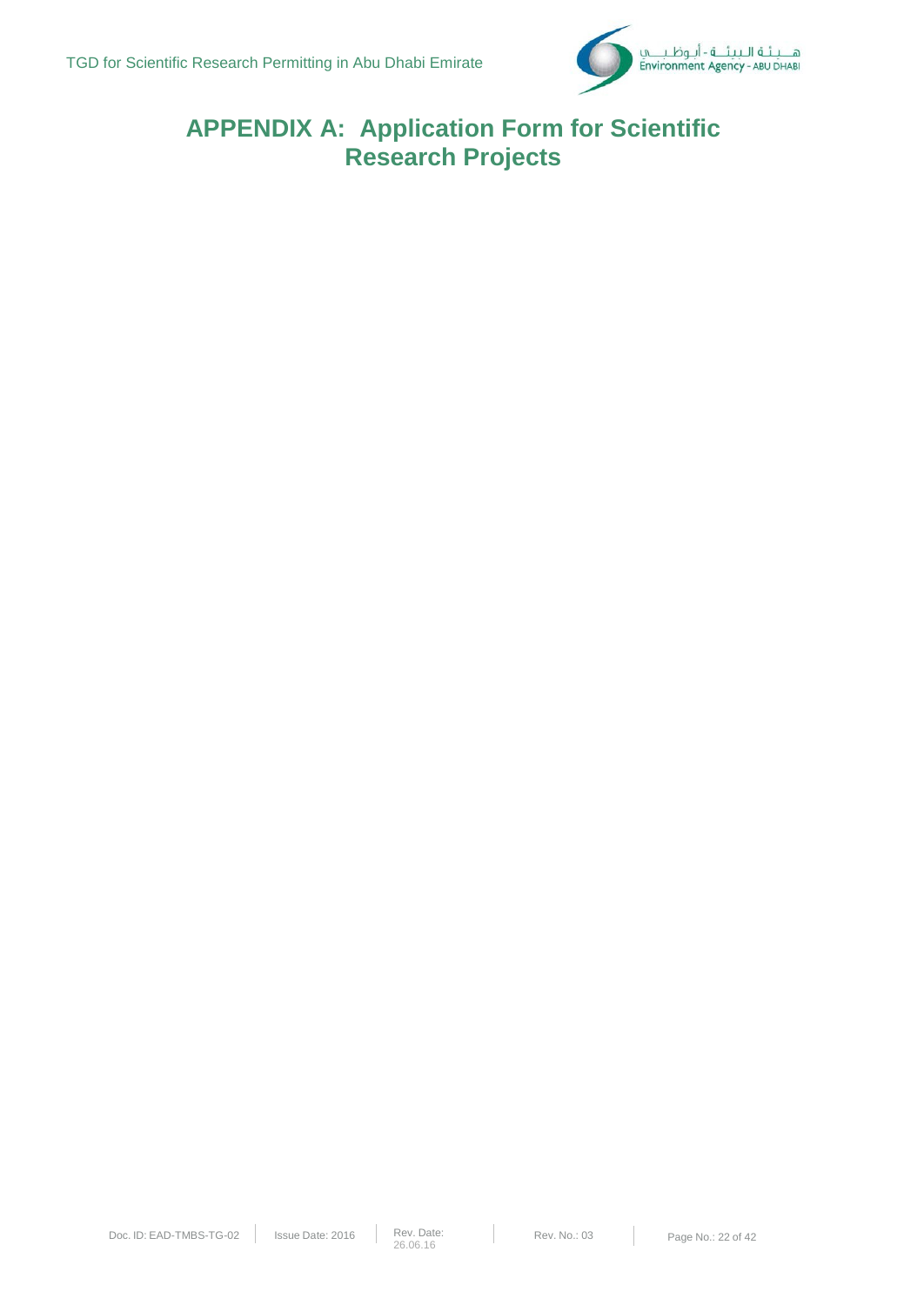

## **APPENDIX A:**

### **Application Form Scientific Research NOC**

All forms of scientific research projects on the physical and biological environment in Abu Dhabi emirate must obtain an NOC from the Environment Agency - Abu Dhabi (EAD) by submitting a completed application form to [customerservice@ead.ae](mailto:customerservice@ead.ae) . All applications for a Scientific Research NOC will be reviewed on a case by case basis, following the review and assessment of a completed Scientific Research NOC Application Form.

This requirement is pursuant to federal and local legislation<sup>[12](#page-22-0)</sup> and consistent with the provisions of the international Convention of Biological Diversity and its Nagoya protocol<sup>13</sup>. The Scientific Research NOC constitutes a form of preinformed consent for allowing access to biological resources, according to the mutually agreed terms stated in the specific and general conditions of the NOC.

The permitting of scientific research projects is a way that the Environment Agency – Abu Dhabi (EAD) is able to monitor and manage any possible effects of research activities on the environment and on biodiversity, balance competing uses and demands of users and create a return to conservation and science.

Prior to completing the application form, kindly read the **Technical Guidance Document for Scientific Research Permitting in Abu Dhabi Emirate** (EAD-TMBS-TG-02) available on the EAD website [https://www.ead.ae/Pages/our](https://www.ead.ae/Pages/our-services/researchers.aspx)[services/researchers.aspx](https://www.ead.ae/Pages/our-services/researchers.aspx)

This application form does not apply to:

- 1. Incidental live or dead wildlife sighting and recording;
- 2. Citizen science wildlife observation & recreation/hobbyist activities (i.e. bird watching); and
- 3. Ecological baseline surveys carried out by EAD registered environmental consultants as part of a development or industrial project permitting requirement.

Please complete the application form, providing all required information. Part 1 must be completed by all applicants. Part 2 should be filled only if assistance, data or biological material is being requested from EAD. Part 3 should be filled if any biological material will be collected from Abu Dhabi Emirate as part of the project. Part 4 should be read and signed by all applicants.

Contact details for EAD Customer Services in case of any questions or clarifications are: Tel: +971 (2) 445-4777; Fax: +971 (2) 446-3339

E-mail: [customerservice@ead.ae](mailto:customerservice@ead.ae)

<span id="page-22-0"></span><sup>&</sup>lt;sup>12</sup> Federal Laws No.23 and No. 24 of 1999 require that research centres, scientific institutions, universities and other specialized parties shall coordinate with the authorities to study biodiversity without leading to its depletion and protect the moral, social and economic rights of the State. Any manipulation or collection of wild fauna and flora in the UAE must receive approval from the competent authorities. Abu Dhabi Emirate Law 16 of 2005 sets out EAD's mandate as the Competent Environmental Authority in Abu Dhabi Emirate mandated with implementing all Federal and Local environmental laws and with managing research, studies and programmes relating to environmental and wildlife affairs.

<span id="page-22-1"></span><sup>&</sup>lt;sup>13</sup> The UAE signed and ratified the Convention on Biological Diversity in 2000 and acceded to its Nagoya Protocol in 2014. The CBD places the exploitation of biological resources and the responsibility of protecting them under the sovereign right of the country.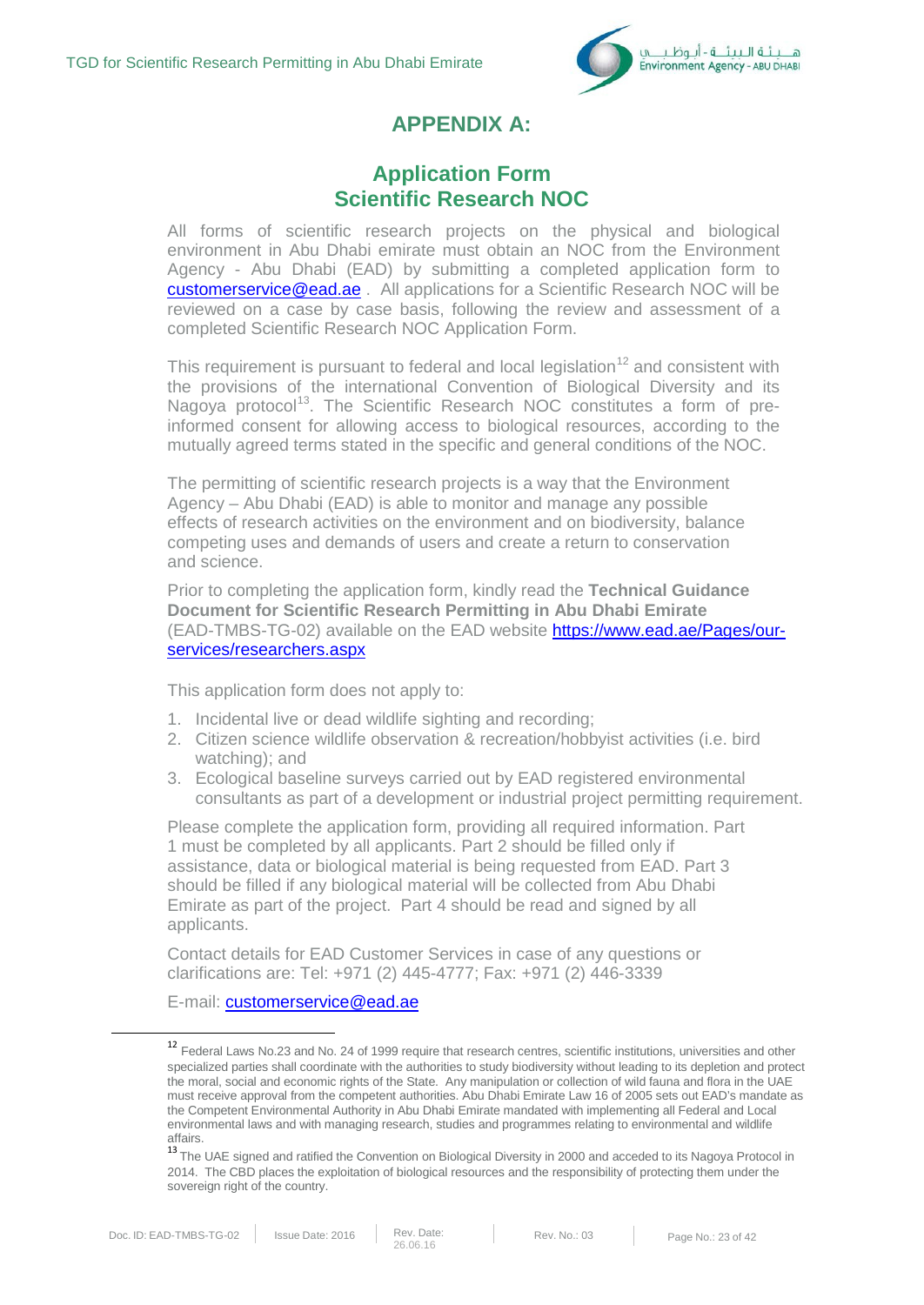

Applicants will be advised if further information is required before this application can be processed. EAD will assess the application and issue an approval if they are satisfied that the application meets all the requirements. Applications will be processed within 25 working days from receipt of a complete application.

Once you are ready to submit your application, please review the checklist below to ensure that all the information necessary has been provided:

### **CHECK LIST**

- Research proposal;
- Detailed sampling plan & protocol;
- Sampling location maps (shapefiles, JPEG, kmz);
- Evidence of qualifications, previous publications or experience;
- Written consultations with local stakeholders and land owners (if applicable);
- Residency visa copies for residents and Business visa copies for visiting researchers;
- Identification documents and CVs of research team:
- Other required authorisations or permits from other agencies when applicable (e.g. CITES permits, Export/Import permits, Civil Aviation Authority Drone permit); and
- A complete and signed Scientific Research NOC Application Form.

All efforts in putting together a detailed application are greatly appreciated and will allow EAD to effectively and efficiently process your application.

If an NOC is granted and, upon expiry, you wish to renew the NOC, you can apply for renewal with or without modification of the project upon submission of a progress report to **customerservice@ead.ae** 

Please be reminded of the need to ensure no impact on the environment from your research activity. Penalties for anyone carrying out any damage or harm to man or the safety of the environment are stated in Abu Dhabi Law 16 of 2005:

• *Article (14) - It shall be prohibited for any establishment or any individual to carry out any activity that could negatively affect the lives of human beings and the safety of the environment before obtaining a license from the Agency. -The Agency inspectors may stop the activity of any establishment or prevent the use of any material, tool or device if they are used in such a manner that would endanger health and safety of man and environment. -Anyone causing by his or her action or negligence any damage or harm to man or the safety of the environment shall bear all charges and costs necessary for remedial or removal of such a damage*.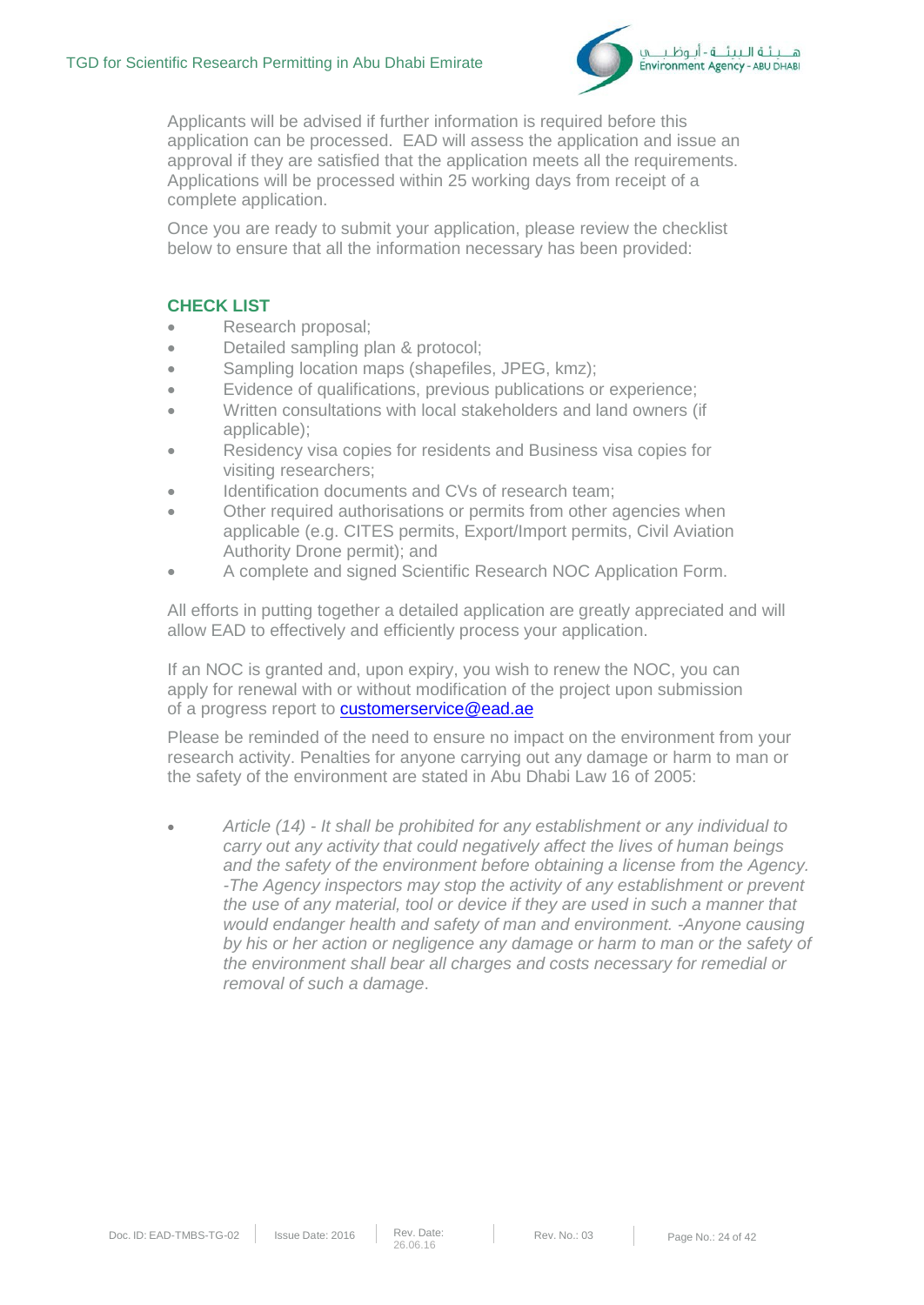

Office use only (tick appropriate):

| <b>Research</b><br><b>Project only</b> | <b>Research</b><br>Project &<br><b>Specimen</b><br><b>Collection</b> | Research<br><b>Focus</b><br>Area |  | <b>Research</b><br>category |  |
|----------------------------------------|----------------------------------------------------------------------|----------------------------------|--|-----------------------------|--|
|----------------------------------------|----------------------------------------------------------------------|----------------------------------|--|-----------------------------|--|

# **Application for Scientific Research NOC**

### **Part 1: General Information** *(applicable to all projects)*

| <b>PROJECT TITLE</b>           |                        |    |         |      |
|--------------------------------|------------------------|----|---------|------|
| RESEARCHER <sup>14</sup>       | <b>Title</b>           |    |         |      |
|                                | <b>Full Name</b>       |    |         |      |
|                                | ID/Passport Number     |    |         |      |
|                                | Institution or Company |    |         |      |
|                                | Department             |    |         |      |
|                                | Postal address         |    |         |      |
|                                | Physical address       |    |         |      |
|                                | Tel                    | W: | Mobile: | Fax: |
|                                | e-mail                 |    |         |      |
| <b>SUPERVISOR<sup>15</sup></b> | Title                  |    |         |      |
|                                | <b>Full Name</b>       |    |         |      |
|                                | ID/Passport Number     |    |         |      |
|                                | Institution            |    |         |      |
|                                | Department             |    |         |      |
|                                | Postal address         |    |         |      |
|                                | Physical address       |    |         |      |
|                                | Tel                    | W: | Cell:   | Fax: |
|                                | e-mail                 |    |         |      |
| CO-<br>WORKERS <sup>16</sup>   | Title                  |    |         |      |
|                                | <b>Full Name</b>       |    |         |      |

1

<span id="page-24-0"></span>**<sup>14</sup>** Non-resident individuals or research groups not affiliated with a local UAE-based institution must provide copies of their Business Visas. Tourist Visas are not acceptable for visitors aiming to conduct research in the UAE. All visiting researchers must be familiar with UAE environmental federal and local rules and regulations prior to commencing their activity. They are encouraged to obtain prior approval from EAD through a formal letter or collaborate with a local institution for research projects. They must provide all raw data collected in the country to EAD in the required format and acknowledge any local collaborators in their publications.

<span id="page-24-1"></span>**<sup>15</sup>** Most research projects for degree purposes will have an academic supervisor; however, some research for non-degree purposes may not have a supervisor, in which case it is not necessary to list a supervisor.

<span id="page-24-2"></span>**<sup>16</sup>** Co-workers are those who will assist with the analysis and write up of the research, and/or that may be involved with field work; all co-workers will be listed as 'nominees' on any collecting permits and can therefore collect and curate specimens/materials according to the NOC conditions. Note: Add additional rows if necessary.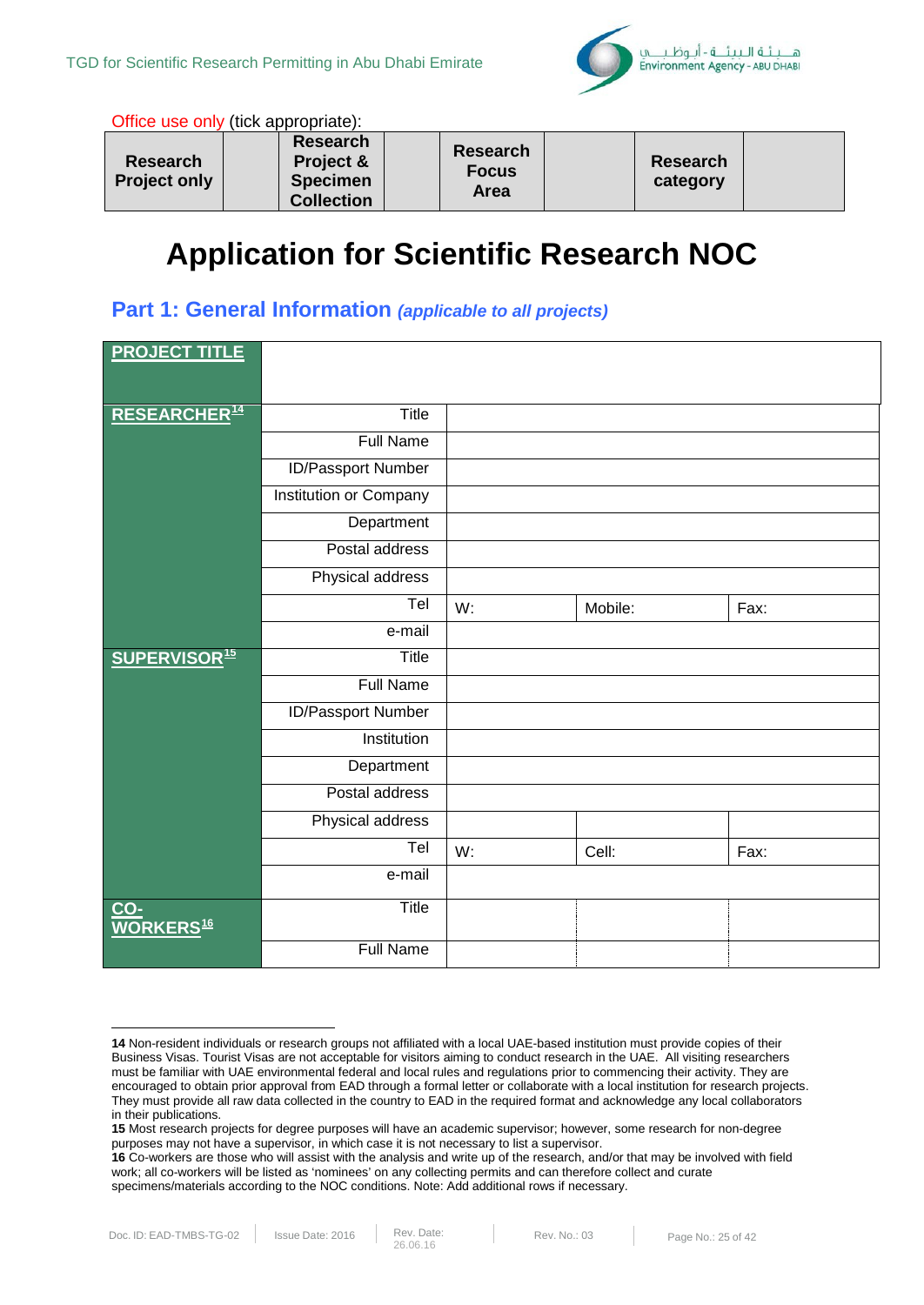

### **COLLABORATORS:**

*If you are based outside the United Arab Emirates, please provide a copy of your business visa and give the contact details of the agency or person or institution with whom you are collaborating - N.B. this collaboration is highly advisable for all foreign-based applicants. Access to certain coastal and marine sites in Abu Dhabi requires a local collaborator/sponsor to enable you to obtain an authorisation from the Critical Infrastructure and Coastal Protection Authority (CICPA). If you do not have a local collaborator, you may request a collaboration agreement with the Environment Agency Abu Dhabi upon submitting this application.* 

| Title              |    |       |      |
|--------------------|----|-------|------|
| <b>Full Name</b>   |    |       |      |
| Emirates ID Number |    |       |      |
| Organisation       |    |       |      |
| Department         |    |       |      |
| Postal address     |    |       |      |
| Physical address   |    |       |      |
| Tel                | W: | Cell: | Fax: |
| e-mail             |    |       |      |
|                    |    |       |      |
|                    |    |       |      |
|                    |    |       |      |

### **PROJECT LEVEL:**

*Undergraduate, Honours, MSc, PhD, Post-Doctoral, Research for non-degree purposes e.g. group field trips, contract research, follow-up investigation[17](#page-25-0), citizen science project, other (explain).*

### **OBJECTIVE(S) & HYPOTHESIS:**

List project objectives - be specific, concise (maximum 200 words) and provide in point form. Where a specific hypothesis is being tested then this should be stated. Projects addressing strategic research areas/questions identified by EAD will receive priority attention and potentially more support.

<span id="page-25-0"></span>**<sup>.</sup> 17** Supply previous NOC and/or project registration numbers.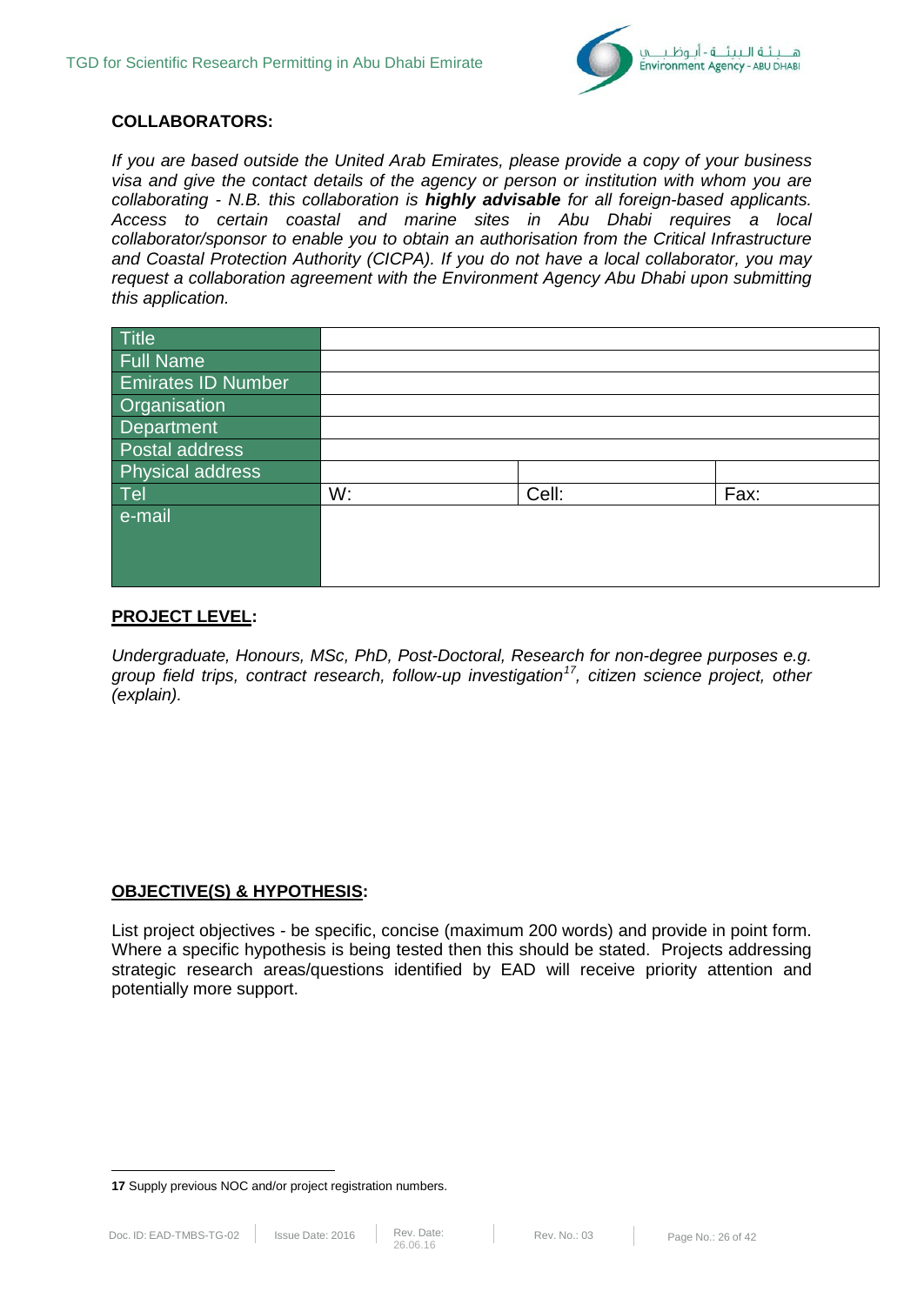

### **RATIONALE:**

Provide a background to and rationale for the project (maximum 1000 words). State the management/research problem or information deficit, and how the project will help solve the problem. Making reference to the literature indicate the extent to which the subject has already been researched.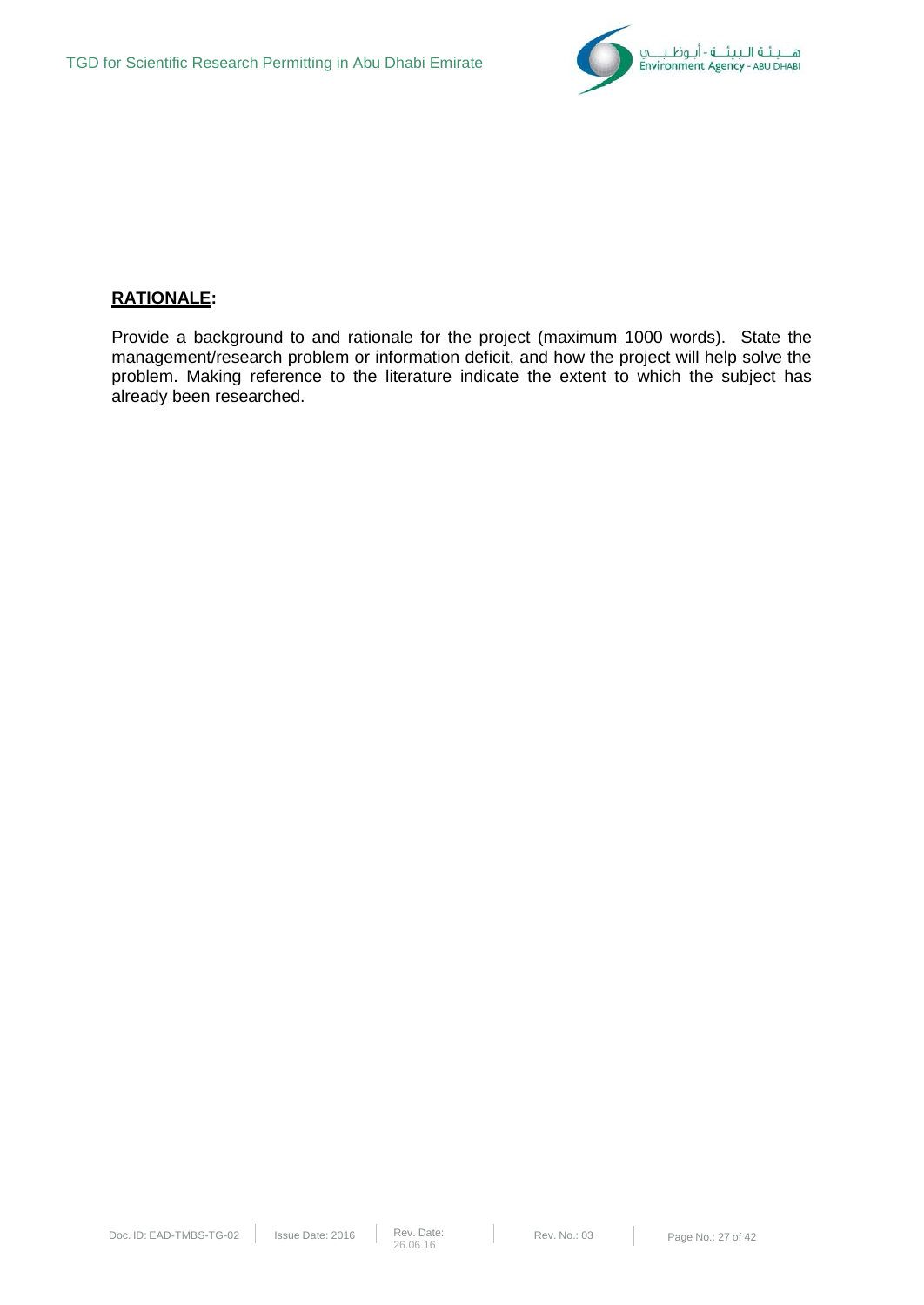

### **METHODS:**

Describe the data collection and analysis methods and equipment used, with particular attention to, and justification for, (1) the type of sampling proposed (will there will be any destructive sampling?) and (2) to the requirement for the placement of short - or long term structures/traps/markers etc. in the field. Methods must conform to acceptable scientific standards.

*Protected areas are sanctuaries for wildlife and a strong motivation for research that is manipulative or that in any way disturbs wildlife will need to be provided. All research should use the least invasive methods possible. Where research is not dependant on protected areas then you may be encouraged to work outside protected areas.*

*NOTE: Part 2 of this form must be completed if any assistance, data or voucher specimens are requested from EAD. Part 3 of this form must be completed if any live or dead organisms are to be captured/marked/collected/exported.*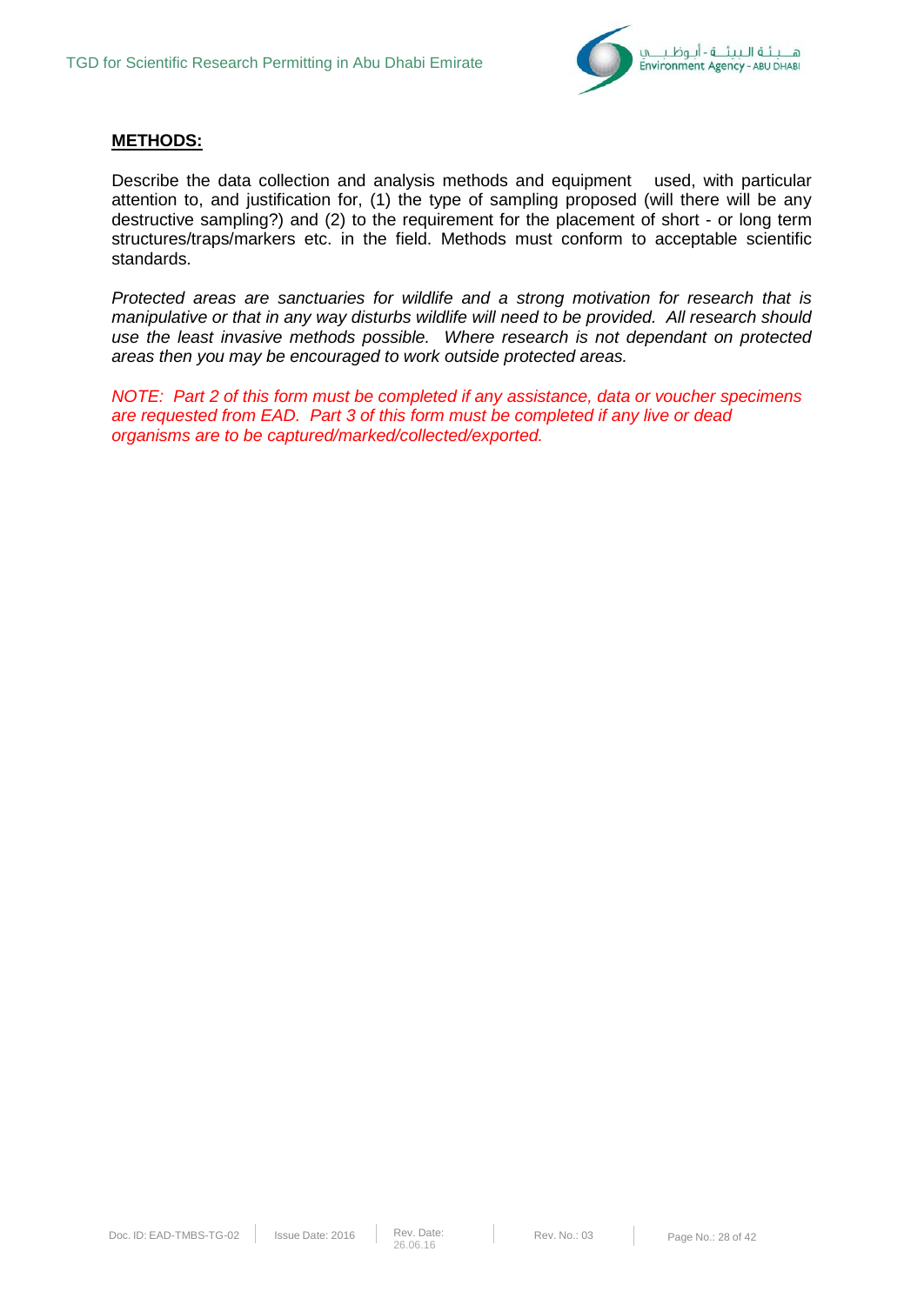

### **KEY WORDS:**

*Provide a comprehensive list of key words in terms of: 1. broad subject area; 2. specific subject area; 3. taxa [common names and scientific names]; and 4. Locality/geographical scope.*

### **STUDY AREA(S):**

Indicate the geographical extent of the study area; specify all Abu Dhabi protected areas where research/collection will be conducted. EAD may engage with you to identify alternative protected areas or sites to conduct the research. You may provide this information by attaching/uploading a clearly labelled and georeferenced map (shapefiles, jpeg or kmz file)

#### **STUDY SCHEDULE:**

Initial starting date for the study:

Estimated date the entire study will be complete and when final report/thesis/publication will be provided: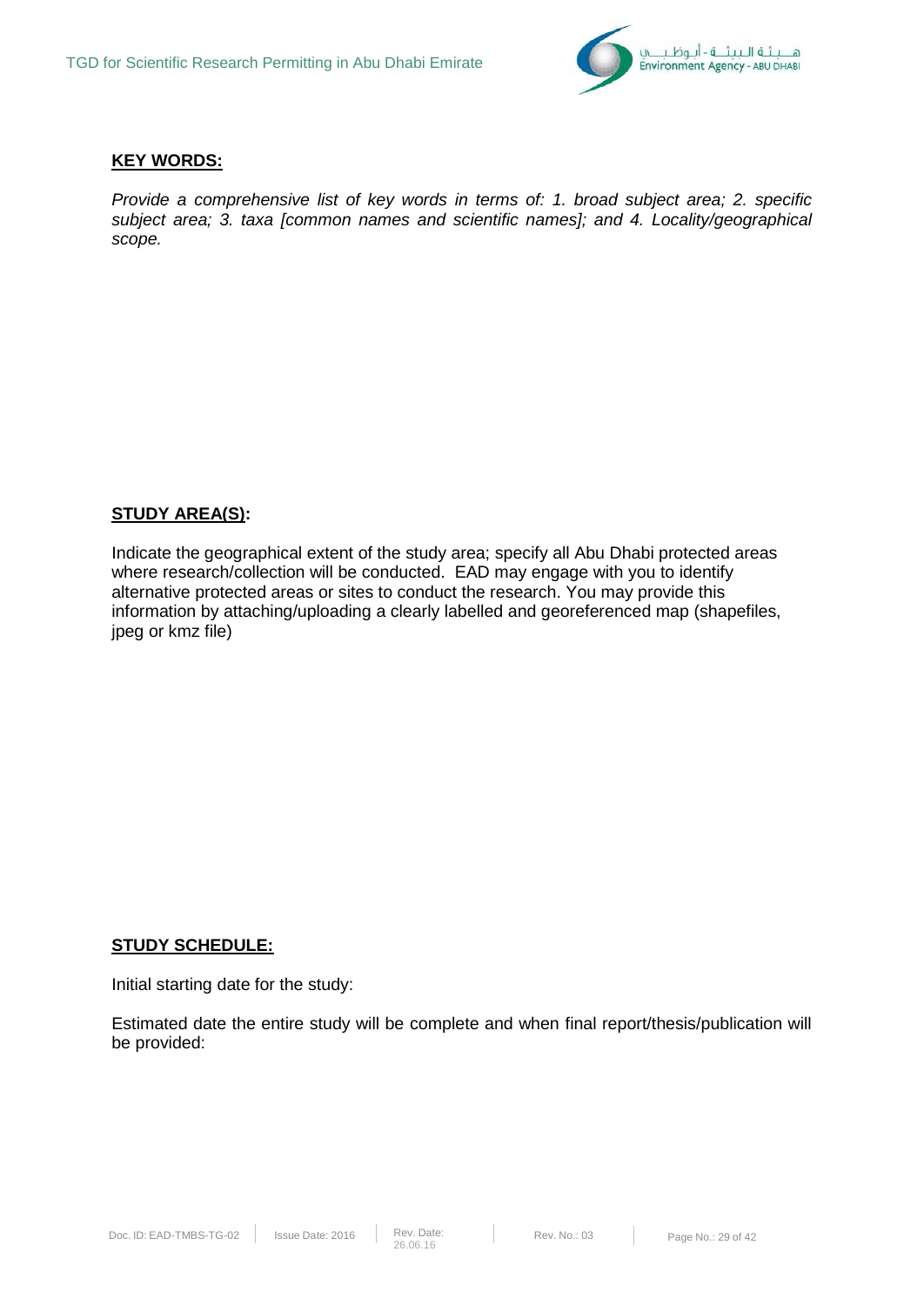

### **FIELD SCHEDULE:**

Proposed commencement date of field work:

Proposed completion date of field work:

### **REPORTING PROCESS:**

Give brief details of the envisaged reporting process i.e. how will the project be reported (e.g. thesis, report, published paper or article).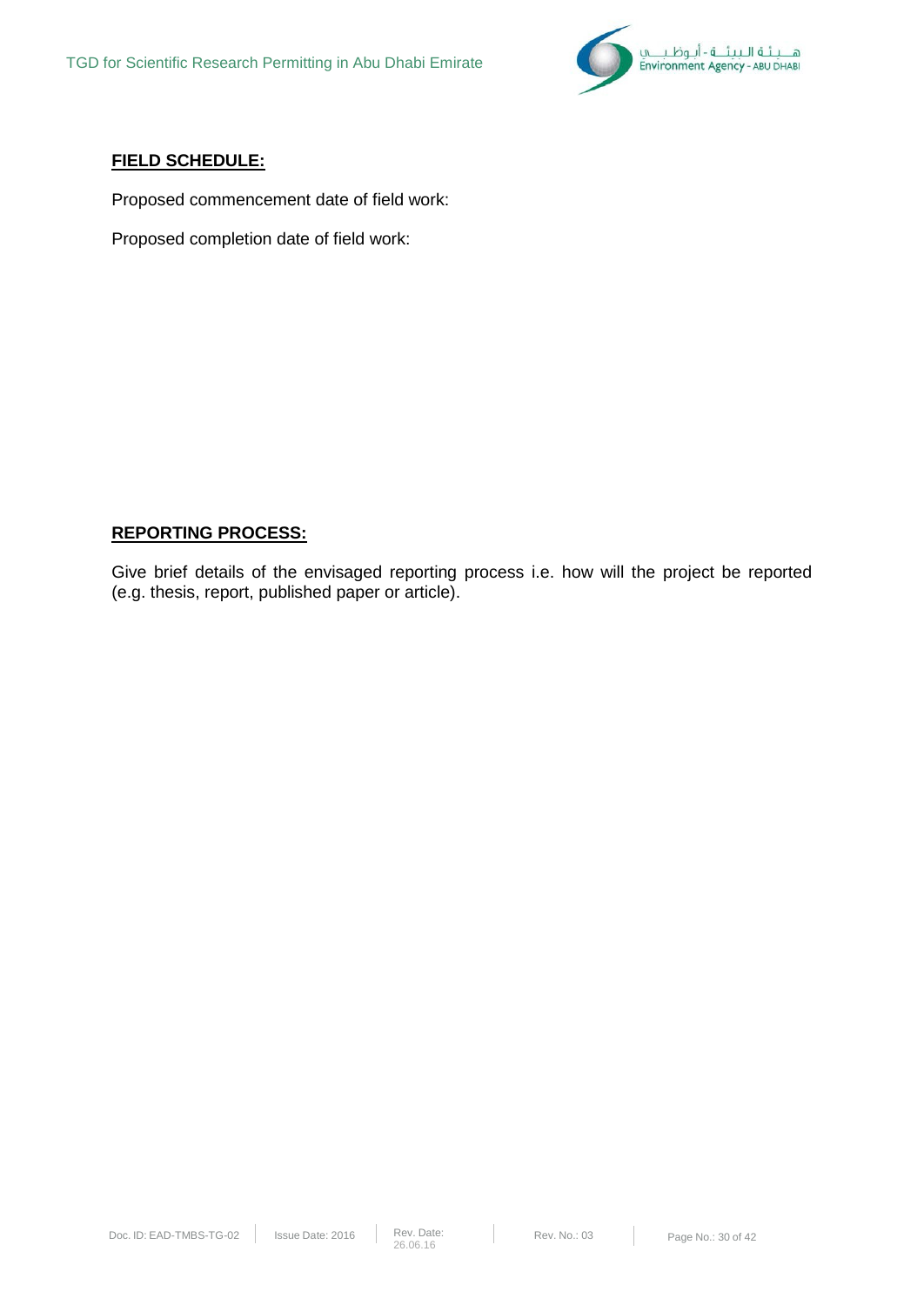

### **ETHICS CLEARANCE (for projects involving animals):**

Does your institution have an Ethics Committee? Y / N. If yes, and if appropriate, has this research been supported by this committee? (Attach proof, explanation):

### **POSSIBLE SENSITIVITIES:**

Are you aware of any social/cultural sensitivities or living cultural heritage issues that need to be considered? Briefly discuss these and describe how they are going to be addressed during the project.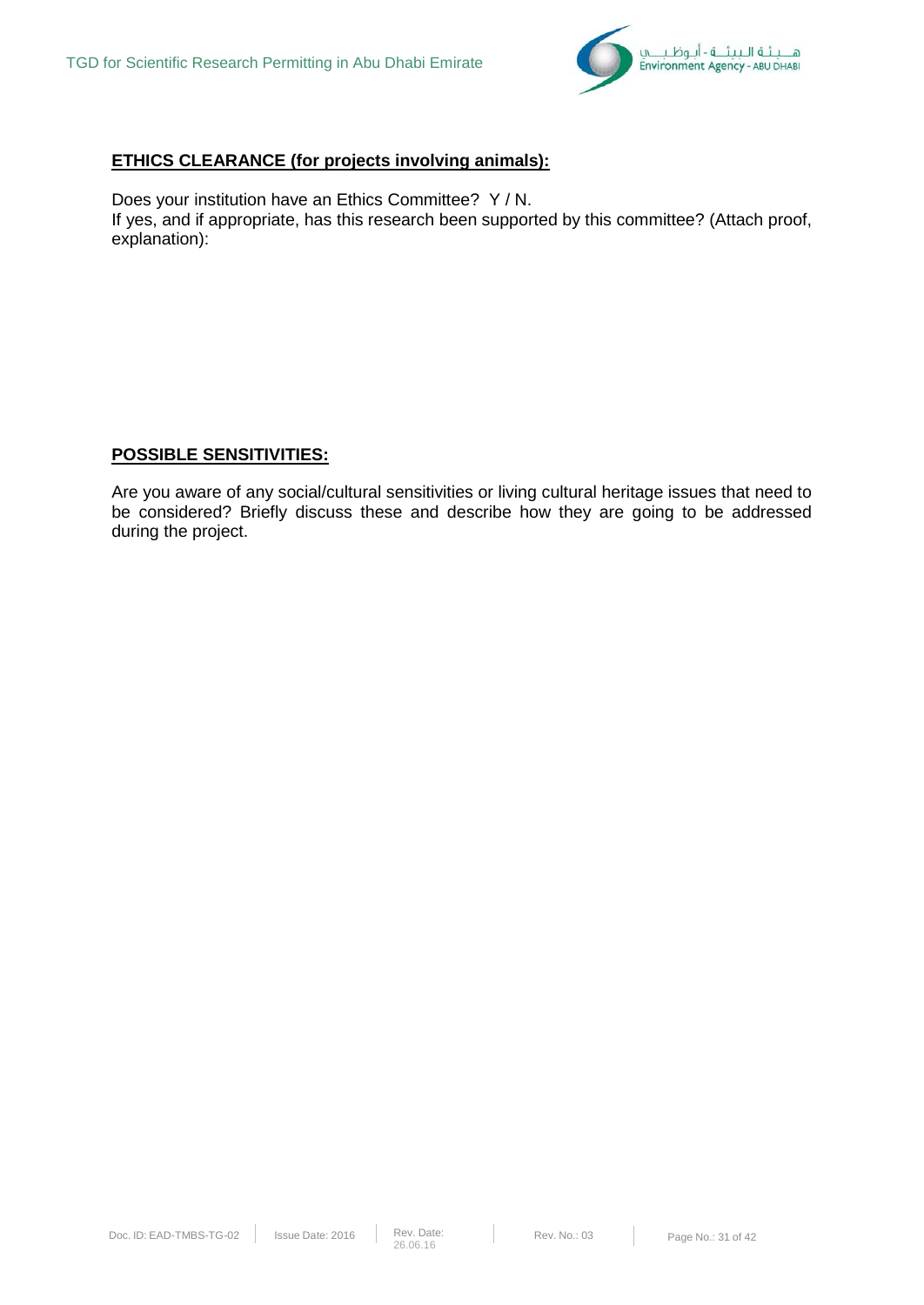

### **Part 2:**

*Please complete this part only if you are requesting any assistance, data or voucher specimens from EAD. If you do not require any assistance, data or specimens, please skip to Part 3.* 

### **ASSISTANCE REQUESTED FROM EAD:**

*Please note that all projects will be categorised and those that address EAD strategic research areas/questions will receive priority. Please also note that your request(s) for assistance may not be granted or be only partially met – it is the responsibility of the applicant to check what has been approved in the final acceptance letter and NOC.* 

### **Entry to protected area:**

List the protected areas for which you would like to apply for access (entry is not guaranteed and is at EAD's discretion, entry to marine and coastal sites may also require authorisation by the Critical Infrastructure and Coastal Protection Authority (CICPA)).

#### **Manpower:**

*Please note that you will generally be required to be accompanied by a field ranger or other EAD staff when working in protected areas. Availability of staff is limited and this may become a limiting factor in conducting the research/sampling. Where staff is available you may be requested to offer training opportunities in return for being assisted and supported by EAD field staff.*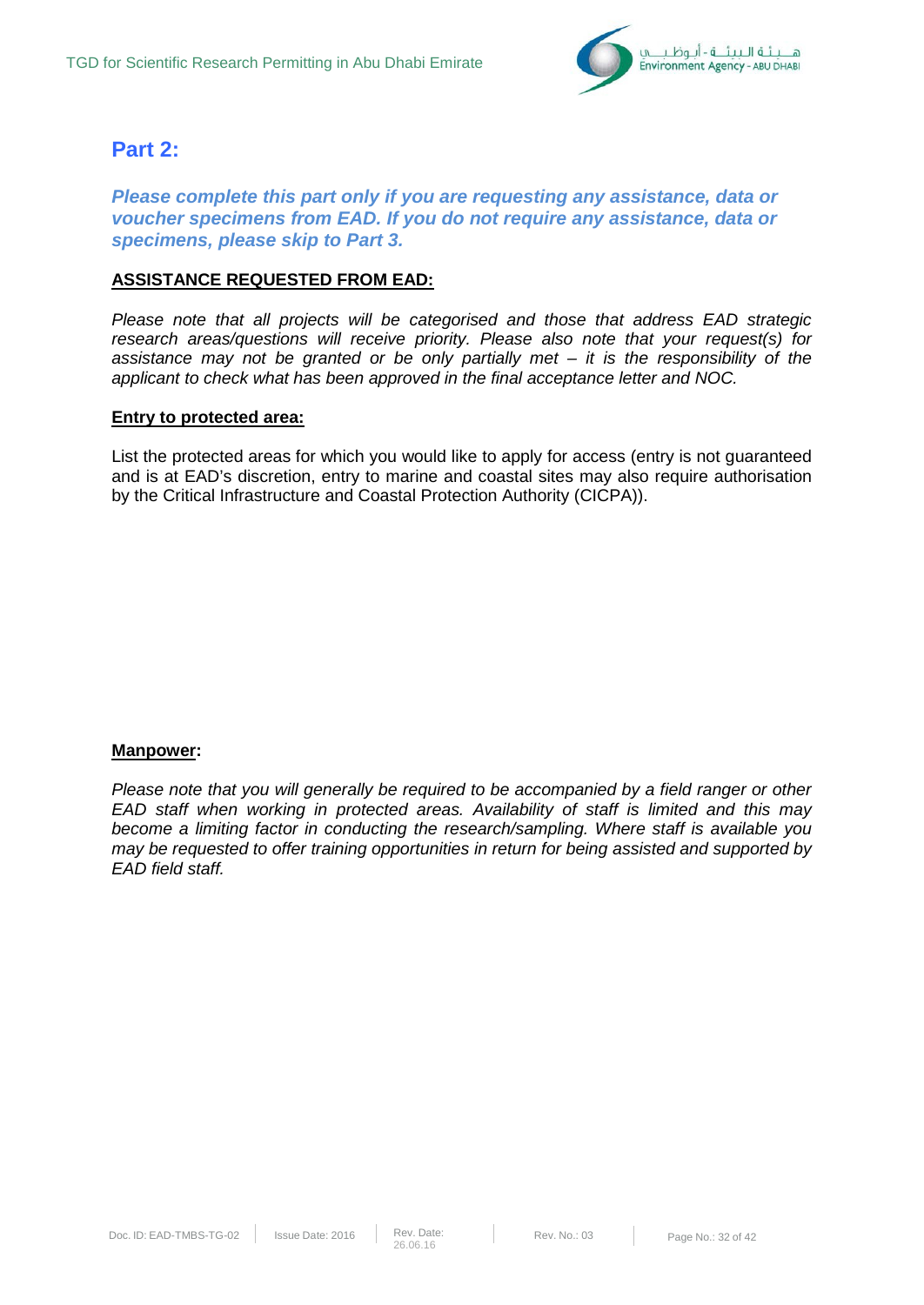

**Data:**

Do you require data from EAD? Y / N

If yes, indicate your needs in detail (type, format, etc.):

*NOTE: This does not guarantee that the data requested will be provided. When data is obtained from EAD, the source of the data must be acknowledged in the resulting publication and the draft must be submitted for EAD review prior to being published. Additional conditions governing data sharing will be specified in the Data Sharing Agreement. The provision of any EAD data requires that the Data Sharing Agreement be completed and signed before any data is provided to the applicant.* 

### **Biological Material Request:**

Do you require any biological material (voucher specimens or tissue samples) from EAD collections (details in Annexe I)? Y/ N

If yes, please indicate in detail your needs (type, form, quantity, other etc.):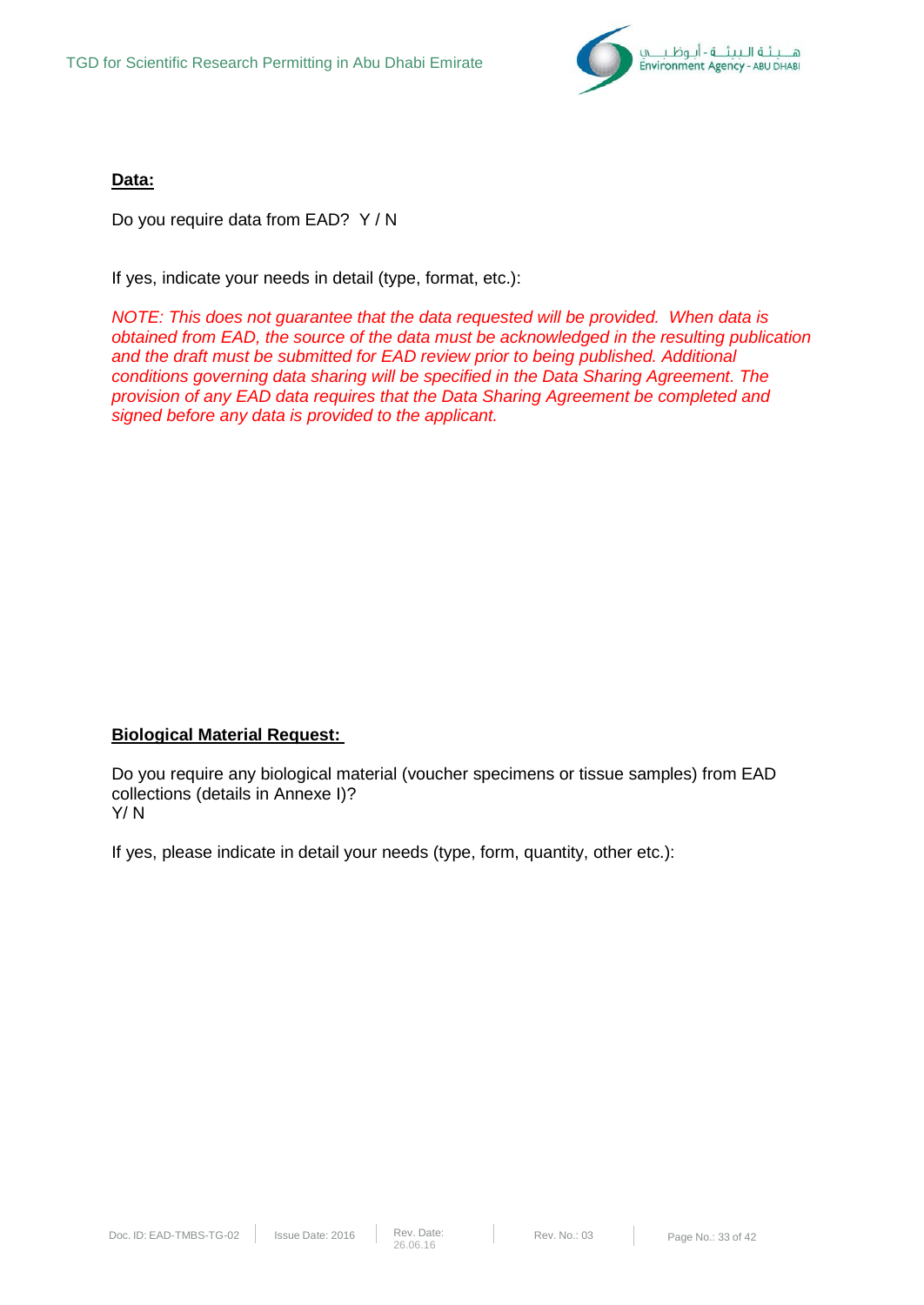

Kindly provide details of what specimens you need, their type, form, quantity and their uses:

Will these specimens/tissue samples be transported outside the UAE? Y/N If yes, please specify the destination and the purpose of the transfer:

*Will the sample/material be consumed, processed or modified? Y/N If yes, please specify* 

*NOTE: The sharing of voucher specimens is governed by the conditions set out in the Research Collaboration Agreement and is specific to the strictly non-commercial uses of the associated research project. Voucher specimens must be returned to EAD in their original form. Transfer of any voucher specimens or tissue samples outside the country requires additional permission from the Ministry of Climate Change and Environment.*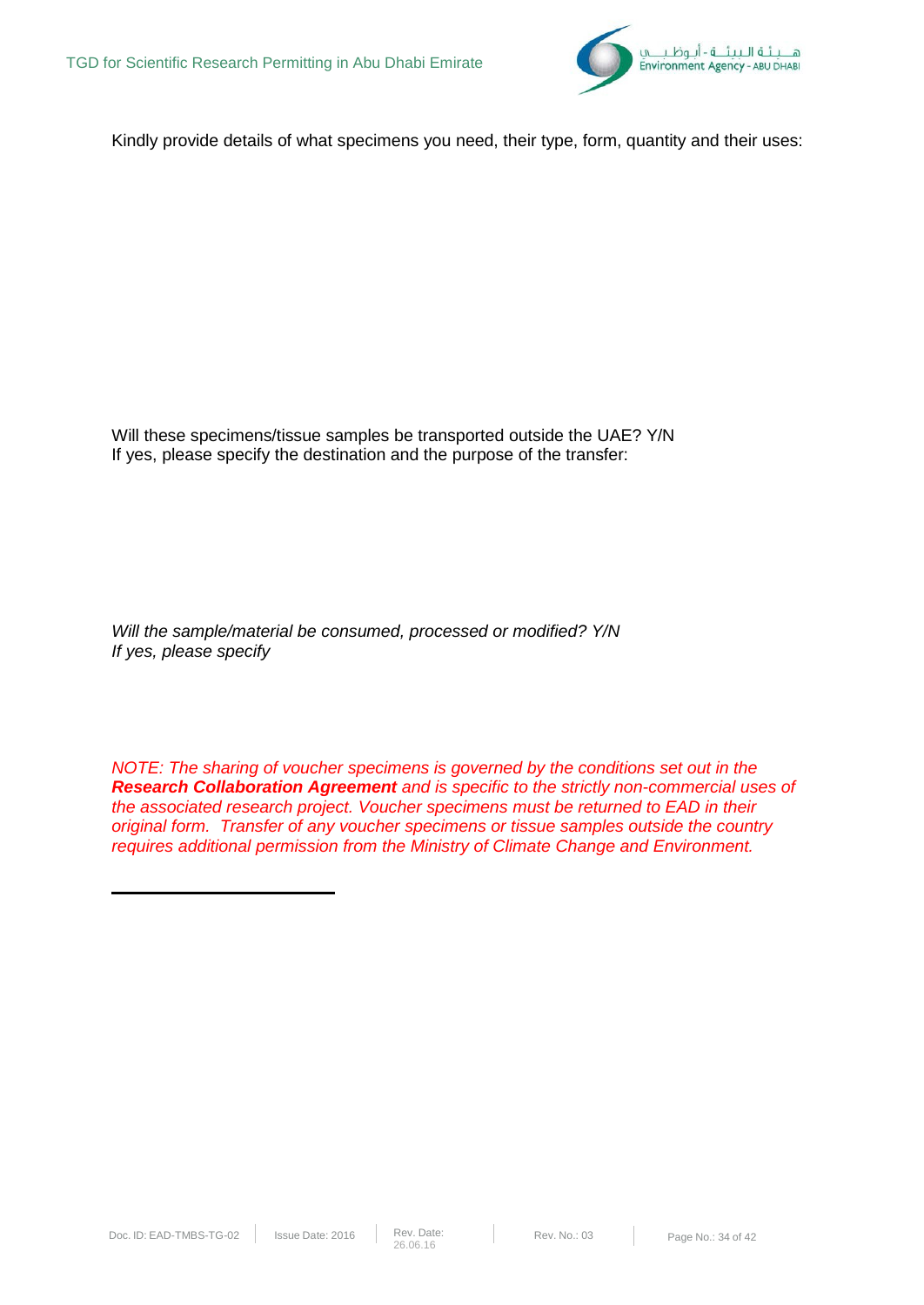

## *Part 3:*

*Please fill out this section only if your project involves specimen collection. If you will not be collecting biological specimens, please skip to Part 4.*

### **COLLECTED TAXA, NUMBERS, ACTIVITIES & SITES:**

What organisms do you want to observe/capture/sample/mark/collect, and approximately what number (and age and sex breakdown where appropriate) of each taxon are required to be captured/sampled/marked/collected? Please complete table below, one row per taxon, add rows if necessary. In some cases only Genus, Family or Order can be listed; general bird ringers should list all species of birds. List each protected area and/or describe each area where each taxon will be collected.

*If the research involves looking at invasive species then special care must be taken to ensure they are not encouraged to spread within the country. Specific conditions for handling the species will be included in the NOC.* 

*If the work is being conducted on species listed on the IUCN Red List, CITES Appendix I or CMS Appendix I, then the applicant must provide further details and evidence that the sampling protocol is non detrimental to the species. Other species not included in these classifications may still require a non-detrimental study, if local EAD assessments have found that they are particularly rare or sensitive. This will be specified after receipt and review of the application form.* 

| Taxon              |                |                                                                               | <b>Number</b>                           | <b>Type of Activity</b> | Protected        |
|--------------------|----------------|-------------------------------------------------------------------------------|-----------------------------------------|-------------------------|------------------|
| Scientific<br>name | Common<br>name | <b>Threat</b><br><b>Status</b><br>(IUCN Red<br>List status,<br>CITES,<br>CMS) | (and age &<br>sex where<br>appropriate) |                         | area(s)/<br>Area |
|                    |                |                                                                               |                                         |                         |                  |
|                    |                |                                                                               |                                         |                         |                  |
|                    |                |                                                                               |                                         |                         |                  |
|                    |                |                                                                               |                                         |                         |                  |
|                    |                |                                                                               |                                         |                         |                  |
|                    |                |                                                                               |                                         |                         |                  |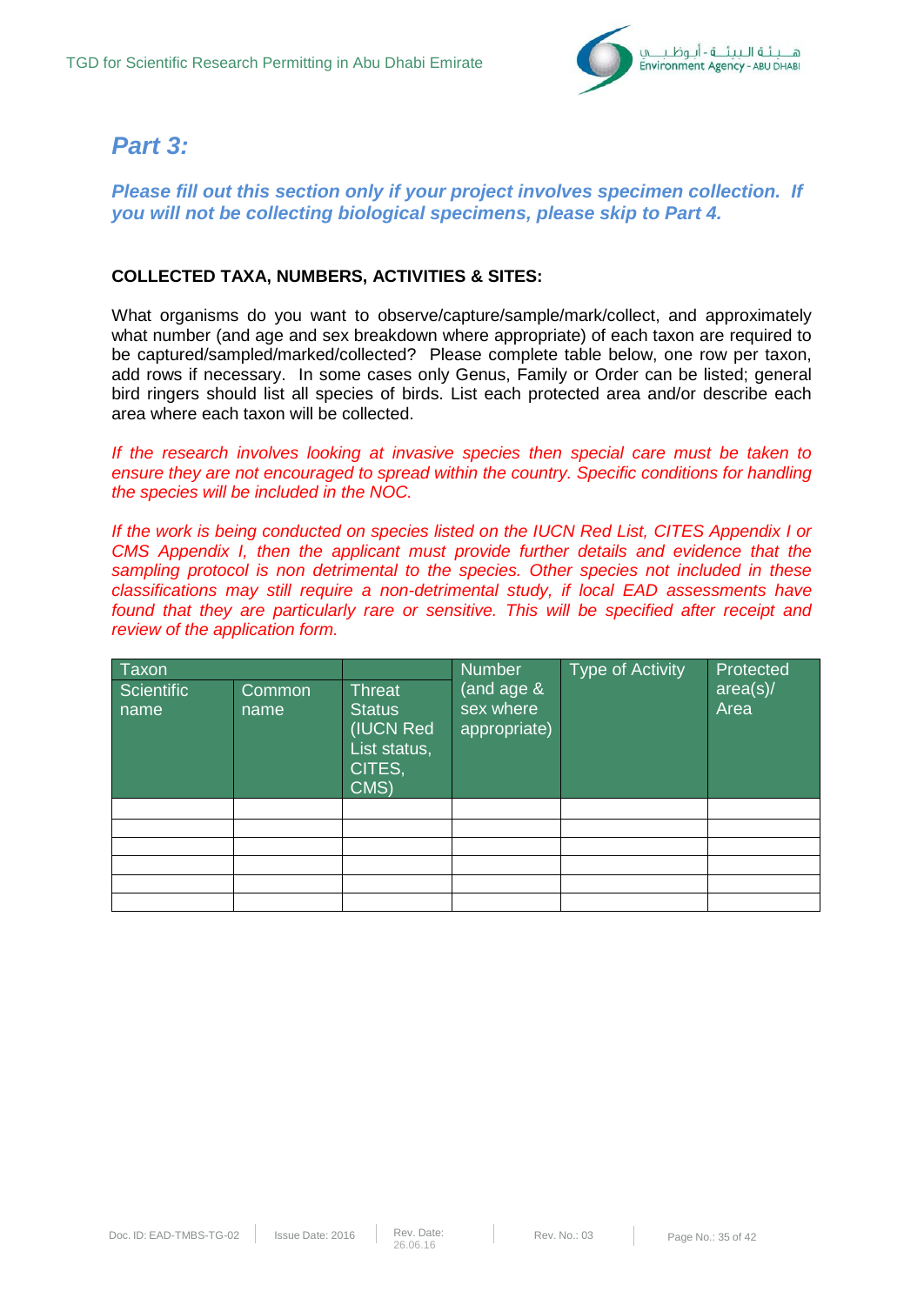

Types of activity: observe, collect; capture; capture & release; mark; mark & release; keep in captivity; export; transport; posses.

*Note: In the case of 'collect' indicate whether complete organisms, or samples/parts thereof, will be taken; in the case of the latter indicate which part(s) e.g. blood, leaf, toe clipping et*c.

### **JUSTIFICATION FOR COLLECTION:**

Justify the number of samples required. Will this have any detrimental effect on the populations from which the specimens are taken? Please give evidence (e.g. references, data on population sizes and sustainable yields) in support of your statements wherever possible. Will the collection of specimens be biased towards any sex or age group?

If you propose to collect or capture and release animals, what methods and types of trap will you use and what measures will you take to prevent habitat destruction, death or injury, introduction of disease into wild populations, and/or any other undesirable effects?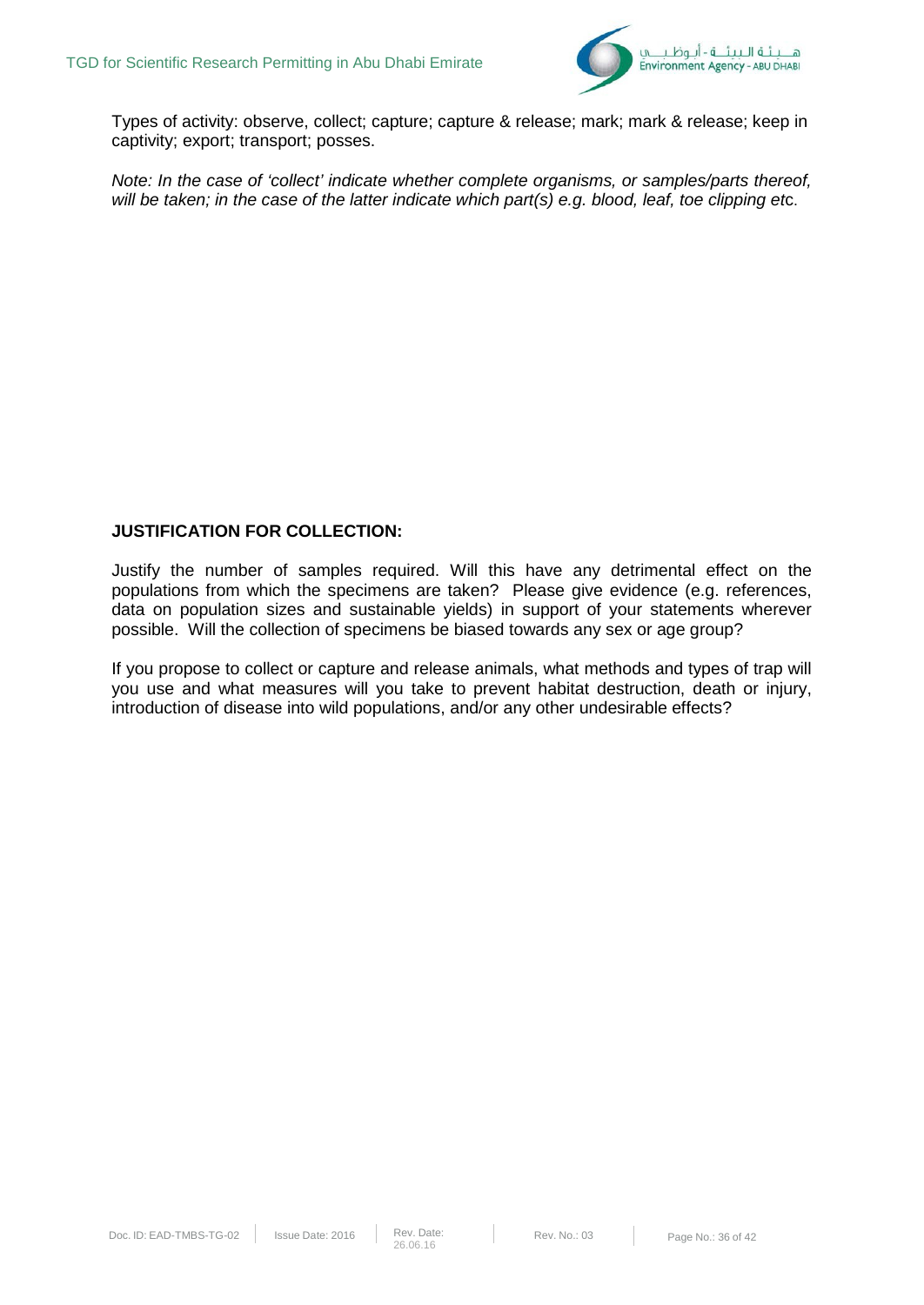

### **BY-CATCH:**

Will there be any by-catch? If so, what measures will be put in place to minimize and/or make maximum use of this by-catch? What taxa will the by-catch likely consist, and give an indication of the numbers of non-target organisms that may be involved.

### **CURATION:**

*Biological specimens collected as part of a research project may not be traded and must be lodged within a registered collection/established institution. When no equipped local institution is available, the specimens may be housed overseas provided that EAD is formally informed. The overseas institutions must provide an agreement letter stating that the UAE government may request that the specimens be repatriated at any time.* 

Please indicate where the specimens will be deposited, and **attach a letter from the relevant UAE or overseas institution confirming that they will accept specimens that will be submitted and agree to repatriating the specimens upon request by the UAE government (in the case of overseas institutions).**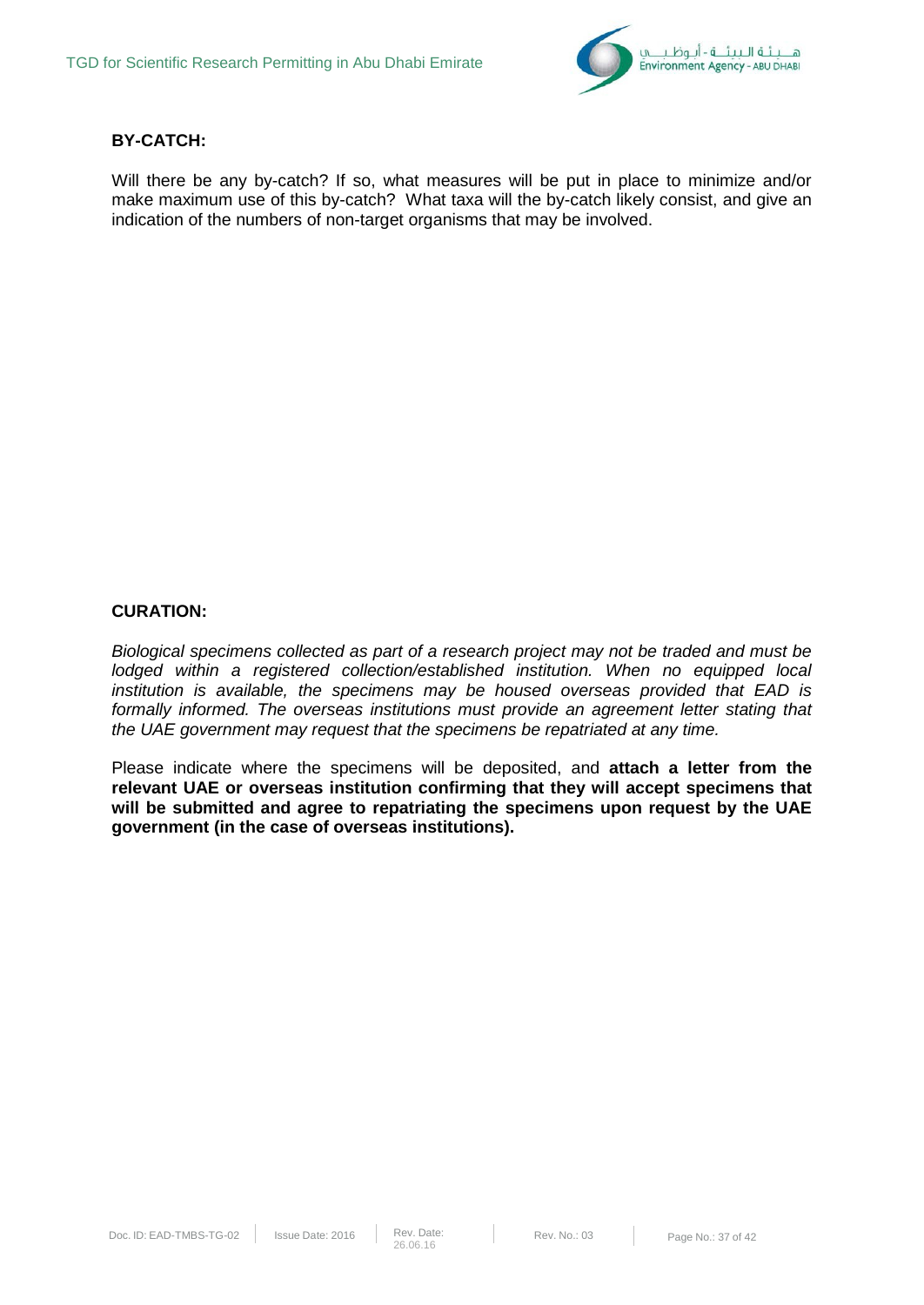

### **Part 4:**

### **ADDITIONAL AUTHORISATIONS REQUIRED:**

EAD may request proof of these additional documents at the application stage and any subsequent stage of the program, if applicable:

- *Live Specimen Import or Export or parts thereof requires an export permit from the Ministry of Climate Change and Environment (MoCCE)*
- *CITES listed species require [CITES certificates to be issued from the MoCCE.](http://www.moew.gov.ae/en/our-services/service-directory.aspx)*
- Any activities involving Drones requires the authorisation of the United Arab Emirates *[Civil Aviation Authority](https://www.gcaa.gov.ae/en/pages/ViewServiceCard.aspx?_ID=344)*
- Activities in certain marine or coastal areas require **security permits by the Critical** *[Infrastructure Coastal Protection Authority.](http://www.cicpa.ae/en/cniaservices/SecurityPermits.aspx)*
- *Activities in private islands or lands require written permission from the land owner's office.*
- *Activities in culturally and archaeologically significant sites will require prior review by [the Abu Dhabi Tourism and Culture Authority.](http://tcaabudhabi.ae/en)*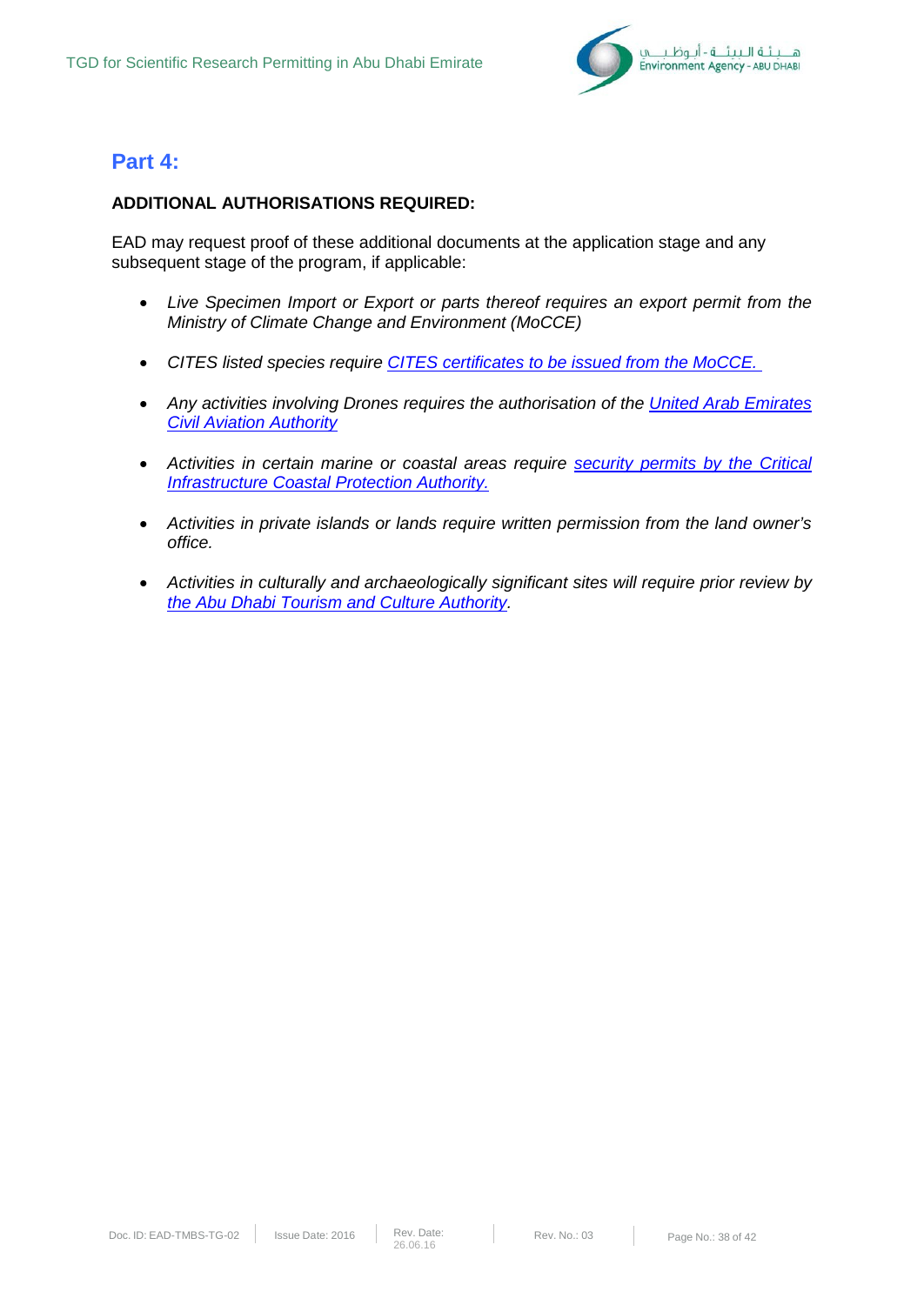

### **DECLARATION:**

By submitting this document I (*name*) example the declare that this application is accurate and complete; I understand that any proposed changes to the objectives, methods or timing of this study will require written approval from EAD; I understand that EAD may seek peer review of this proposal should this be deemed necessary. I understand that the project will be bound by the conditions stipulated by EAD in the NOC sent to me by EAD), including the provision of two copies of all progress reports/publications, I understand that I will be bound by all general and specific conditions stipulated in the NOC.

### **LIABILITY RELEASE STATEMENT:**

By submitting this document I (name) ………………………………....release the Environment Agency-Abu Dhabi from all liability and its employees, officers, directors, volunteers and agents from any and all claims resulting in any injury (including paralysis and death), illness, damages, or economic or property loss I may suffer because of my participation in this activity, including travel to, from and during the activity.

### *Note: An NOC may be varied or revoked if the information given in this application contains inaccuracies.*

| Signature<br>(Applicant) | <b>Date</b> |  |
|--------------------------|-------------|--|
|--------------------------|-------------|--|

This application is made pursuant to:

- Federal law No 23 of 1999 exploitation, protection and development of the Living Aquatic Resources';
- Federal Law No 24 of 1999 protection and development of the environment;
- Federal Law No 16 of 2007 concerning animal protection;
- Emiri Decrees No 18 of 2001 and No 33 of 2005 (marine protected areas);
- Abu Dhabi Law No 16 of 2005 reorganisation of the Abu Dhabi Environment Agency;
- Abu Dhabi Law No 22 of 2005-regulating wildlife hunting in Abu Dhabi Emirate;
- All International designation applicable to the site e.g. Ramsar Site, UNESCO Biosphere Reserve; and
- Federal Law number (11) of the year 2002 Concerning Regulating and Controlling the International Trade in Endangered Species of Wild Fauna & Flora.

*Contact details for further information EAD Customer Services: [customerservice@ead.ae](mailto:customerservice@ead.ae)*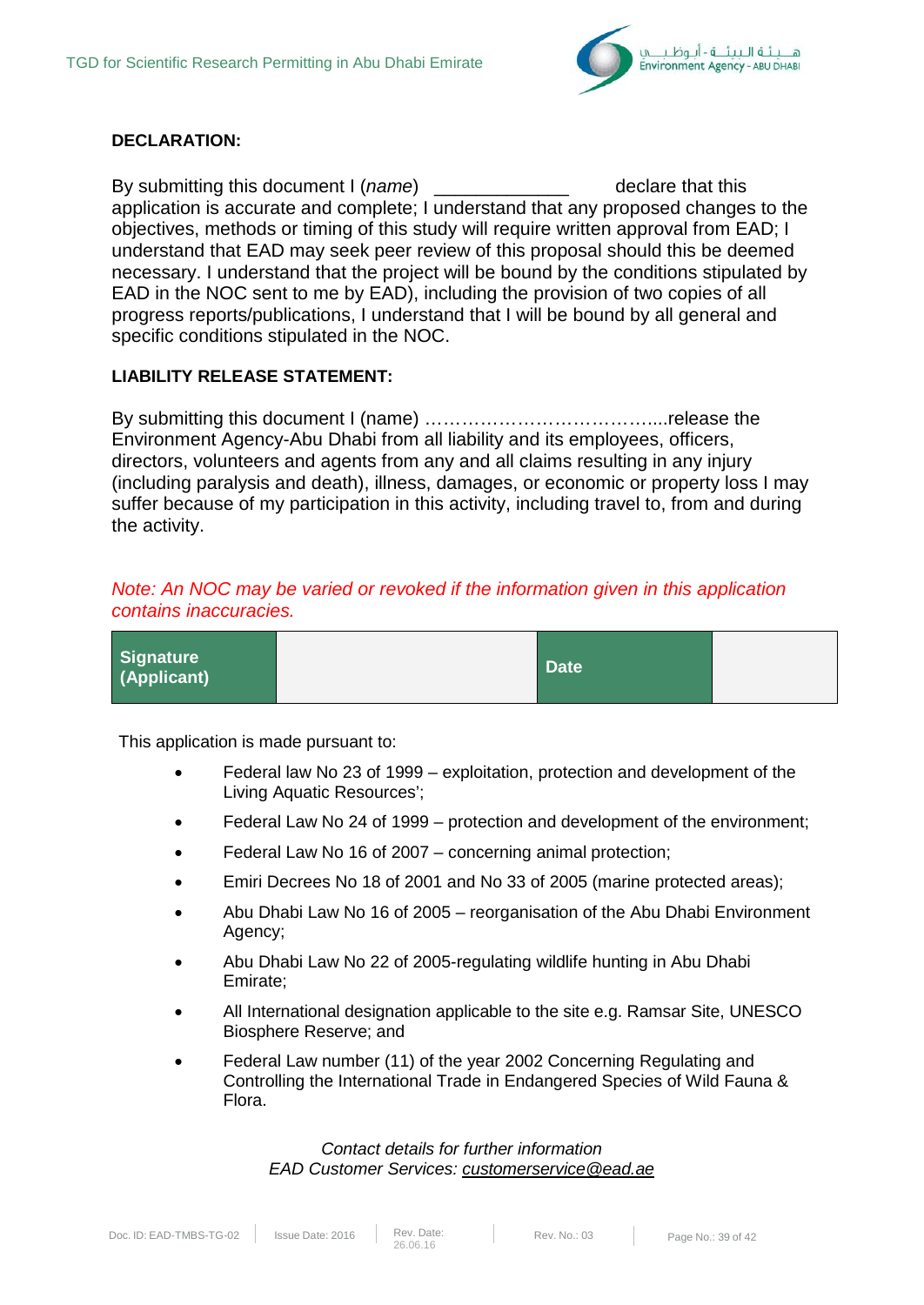

## **APPENDIX B: Regulations and Instructions for Users of Protected Areas**

 $\mathbb{R}^n$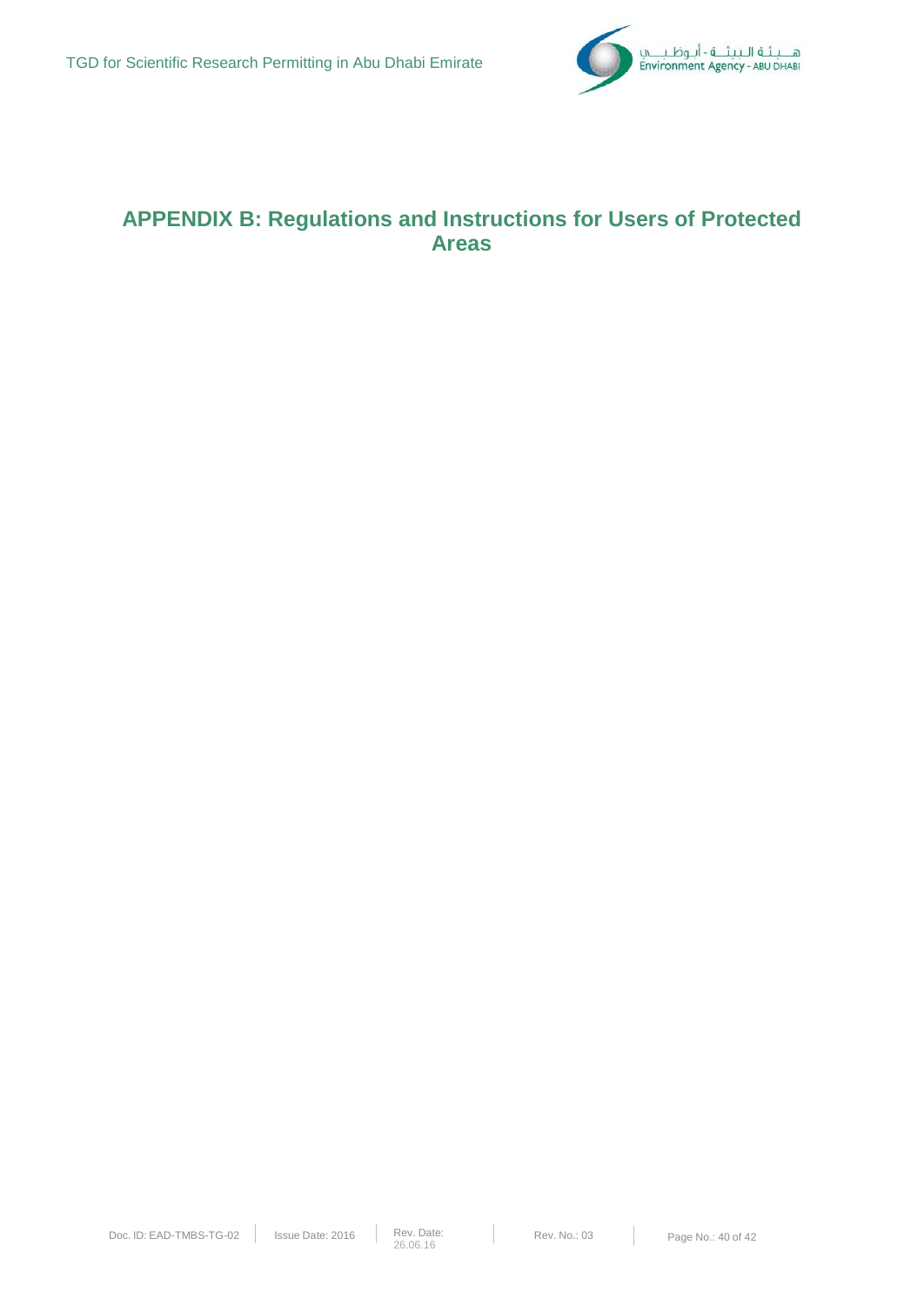

### **REGULATIONS AND INSTRUCTIONS FOR USERS OF PROTECTED AREAS**

1. Do not collect, remove or damage any material, living, non-living or dead such as (fossils, plants, animals, corals, shells, fishes, rocks, archeological and historical artifacts, etc.), from any part of the protected area.

2. Please use the garbage containers to dispose of trash. Do not dispose garbage on land or in the water. If a garbage container is not available please take the trash back with you to the nearest dump site.

3. Do not drive or walk off-road; use only existing and clearly marked roads or tracks.

4. Do not enter areas marked with no entry signs.

5. Do not damage or disturb plants or animals (birds, fish, mammals, reptiles, amphibians, or invertebrates) in the protected area. A multiple use zone is defined in certain marine protected areas for permitted fishing activity.

6. Sampling and specimen collection must be restricted to the areas specified in the approved Scientific Research Application. Sampling from other zones for research purposes requires a priori approval from EAD.

7. Do not feed any wildlife you come across. Disposal of food that may be eaten by an animal in the terrestrial or marine protected area is prohibited.

8. All kinds of hunting are strictly forbidden in terrestrial protected areas and in the specified no take zones of marine protected areas. This includes fishing or spear fishing, and hunting with firearms, archery, or falconry.

9. Do not mark, deface, move or damage any signs, notices or placards, scientific equipment, posts, mooring buoys or other markers installed by EAD.

10. Taking still and video shots for publications, advertising and commercial users require prior approval from EAD.

11. Interviewing EAD staff for their work at the protected area residences and stations is not allowed without having prior approval from EAD. All filmed interviews require prior approval from EAD before online or offline publication and distribution.

### **Specific Regulations for Boats and Vehicles**

1. Do not anchor the boat on coral reef or sea grass areas. Use mooring buoys whenever available, and drop your anchor on sandy bottom areas only.

2. The speed limit for boats inside the no-take zones (core areas) of marine protected areas is 10 km / hr. The speed limit in other zones is maximum 60 km / hr. For terrestrial protected areas, follow the speed limits assigned for each area.

3. It is strictly prohibited to chase any wildlife including gazelles, birds, turtles, dugongs, schools of fish, etc.

4. EAD's boats and vehicles can be easily identified with EAD's logo on visible places for the recognition of protected areas users.